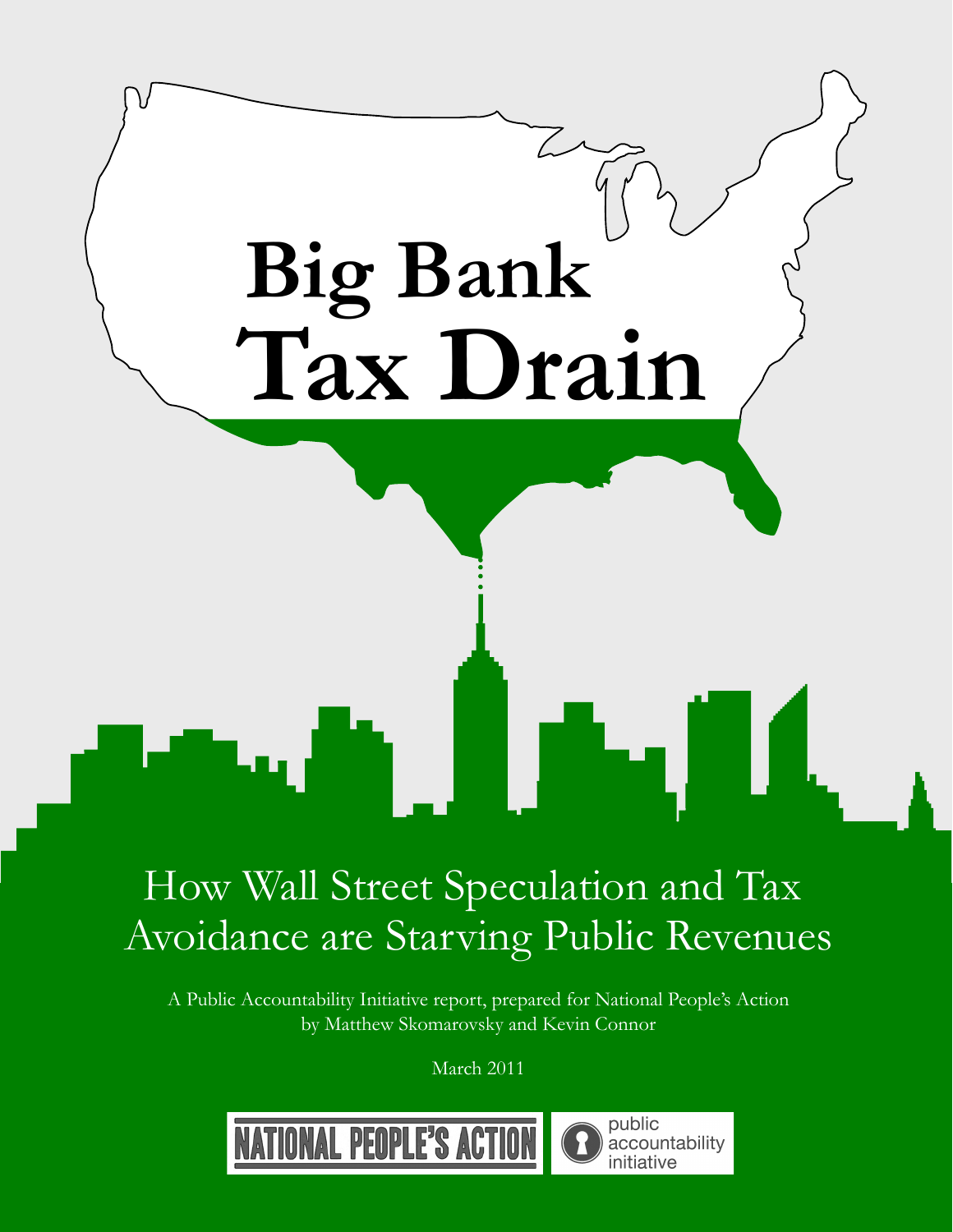**National People's Action (NPA)** is a network of community power organizations from across the country that work to advance a national economic and racial justice agenda. NPA has over 200 organizers working to unite everyday people in cities, towns, and rural communities throughout the United States. For 38 years NPA has been a leader in the fight to hold banks accountable to the communities in which they serve and profit.

**Public Accountability Initiative (PAI)** is a non-profit, non-partisan watchdog organization focused on corporate and government accountability. PAI's mission is to facilitate and produce investigative research that supports citizen-led accountability efforts. PAI's hardhitting research reports on topics such as wasteful government subsidies, corporate lobbying efforts, conflicts of interest, and Wall Street fraud have been cited by the New York Times, the Wall Street Journal, and numerous other media outlets.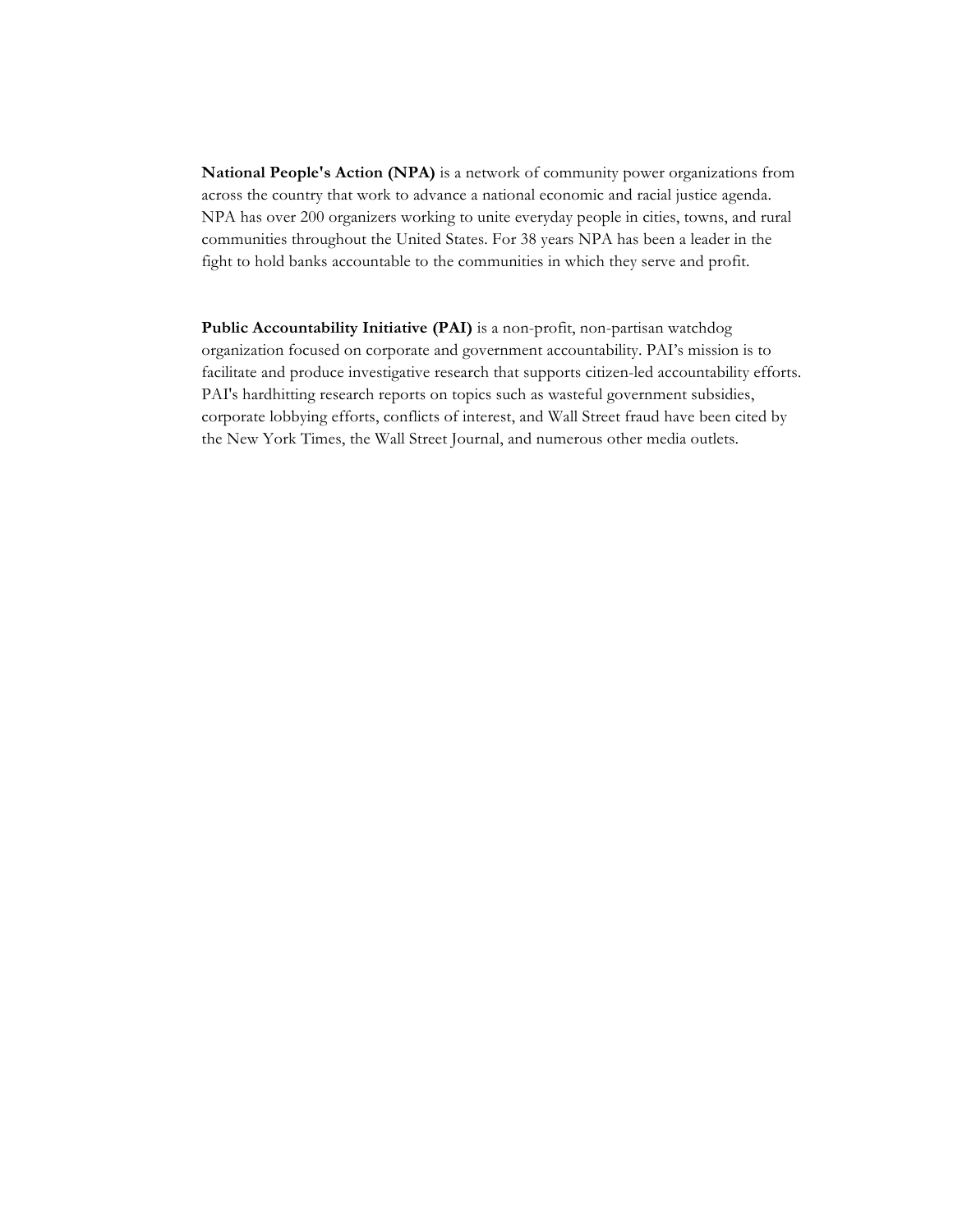# **Table of Contents**

| Other Wall Street Tax Breaks - and Revenue Sources 18 |
|-------------------------------------------------------|
|                                                       |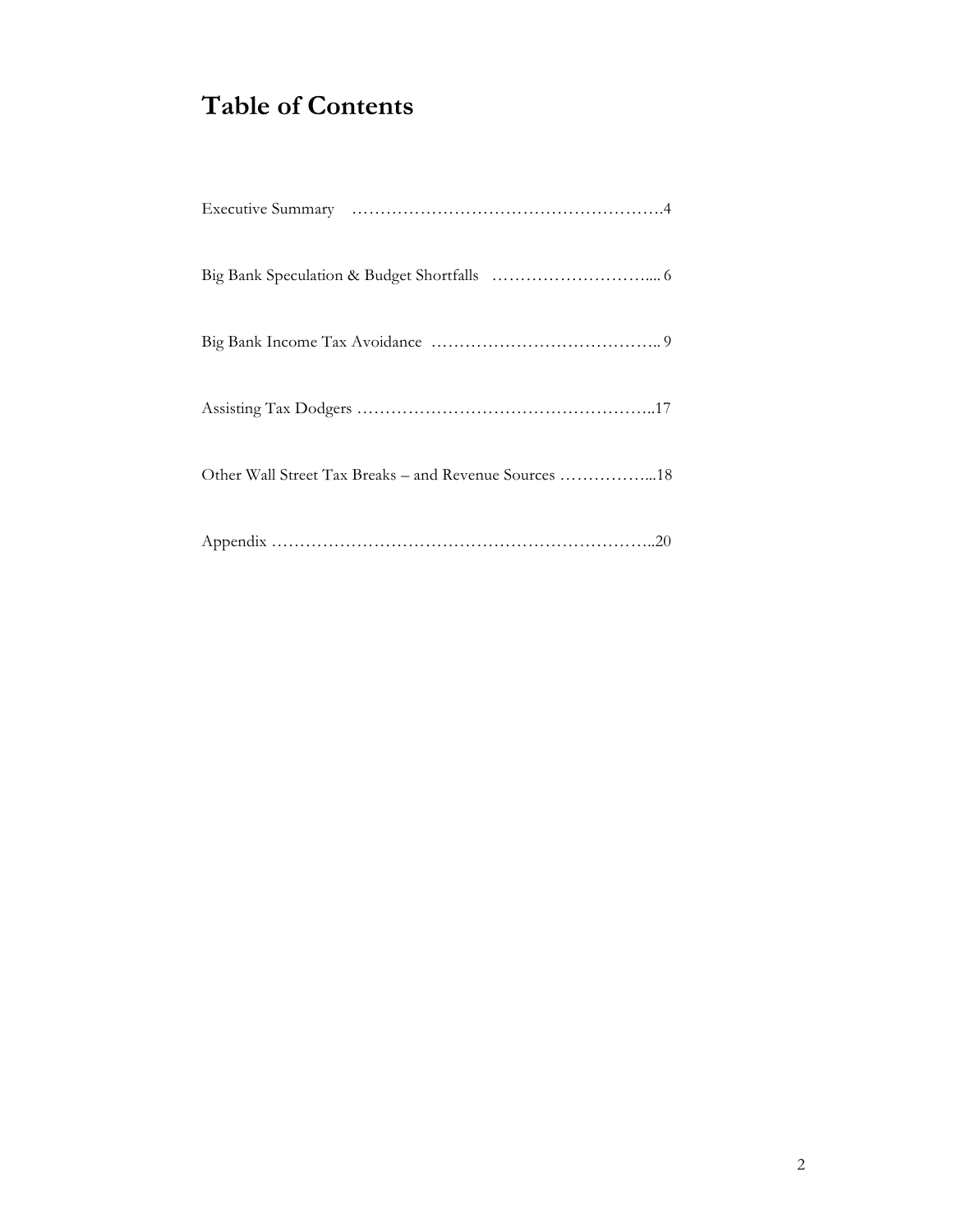### **Executive Summary**

Wall Street banks caused the economic crisis that has left millions unemployed, foreclosedon, and without prospects in the worst economy since the Great Depression. This crisis has, in turn, caused massive tax revenue shortfalls for the federal government and for state governments across the country: nearly \$300 billion combined for 50 states in the years since the crisis began. To deal with these budget woes, politicians are cutting public spending: laying off teachers, attacking public sector workers, raiding pensions, closing hospitals, and eliminating essential services for children, veterans, and the elderly.

Raising revenue from the wealthy, bailed-out banks that caused the crisis would be a far more sensible way to address these budget woes. This report analyzes data from the latest financial filings by the six big banks – Bank of America, Wells Fargo, JPMorgan Chase, Citigroup, Goldman Sachs, and Morgan Stanley – to expose the ways in which they continue to avoid taxes and contribute to tax revenue shortfalls, rather than pay for an economic recovery that will put people to work, keep people in their homes, and preserve the safety net – for people, not corporations.

### **Key findings:**

- **This year Bank of America is receiving the "income tax refund from hell" – \$666 million for 2010,** according to its annual report filed in late February 2011. This is following a \$3.5 billion refund reported in 2009. Bank of America's federal income tax benefit this year is roughly two times the Obama administration's proposed cuts to the Community Development Block Grant program (\$299 million).
- Six banks Bank of America, Wells Fargo, Citigroup, JPMorgan Chase, Goldman Sachs, and Morgan Stanley together paid income tax at an approximate rate of 11% of their pre-tax US earnings in 2009 and 2010. Had they paid at 35%, what they are legally mandated to pay, **the federal government would have received an additional \$13 billion in tax revenue**. This would cover more than two years of salaries for the 132,000 teacher jobs lost since the economic crisis began in 2008.
- **Wells Fargo reportedly received a \$4 billion federal income tax refund on \$18 billion in pre-tax income in 2009, and paid 7.5% of its pre-tax income of \$19 billion in 2010 in federal taxes.** Its net federal income tax benefit for 2009 and 2010 combined, \$2.5 billion, is equal to the Obama administration's proposed cuts of 50% to the Low-Income Home Energy Assistance Program.
- Banks use a variety of mechanisms to avoid corporate income taxes, including offshore tax shelters. **50% of the six banks' 1871 foreign subsidiaries are incorporated in jurisdictions that have been identified as offshore tax havens,** such as the Cayman Islands.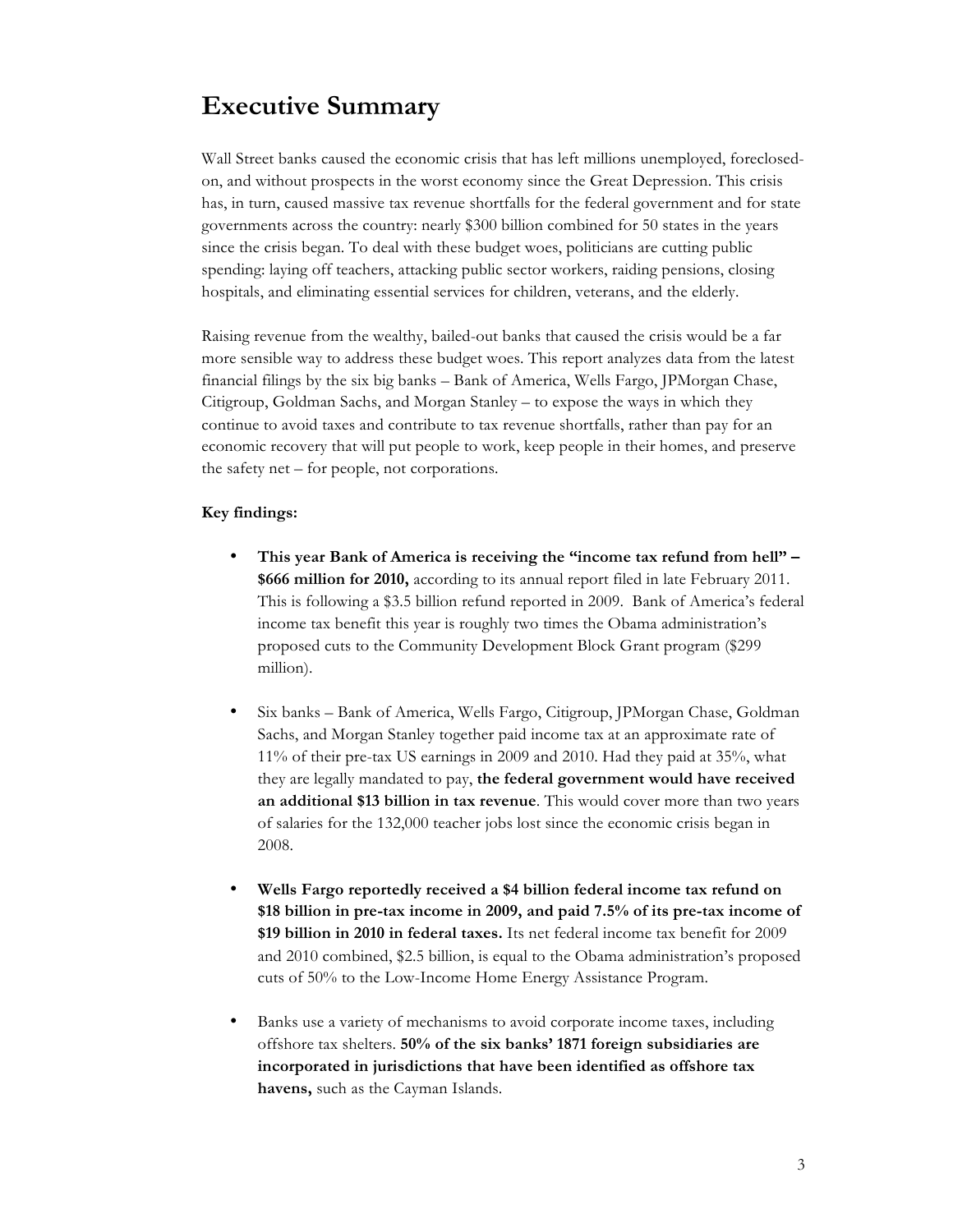- **Bank of America operates 371 tax-sheltered subsidiaries, more than any other big bank studied,** and 204 subsidiaries in the Cayman Islands alone, according to its latest regulatory filings. 75% of Goldman Sachs's foreign subsidiaries are incorporated in offshore tax havens.
- The banks' private banking arms also protect the wealth of rich clients from taxation through offshore investment strategies. **Bank of America's wealth management arm encourages clients to register their yachts in foreign jurisdictions for tax reasons.**
- Closing special tax loopholes on the financial sector and implementing sensible revenue-raising initiatives such as the Financial Speculation Tax could generate over **\$150 billion in federal tax revenue each year**.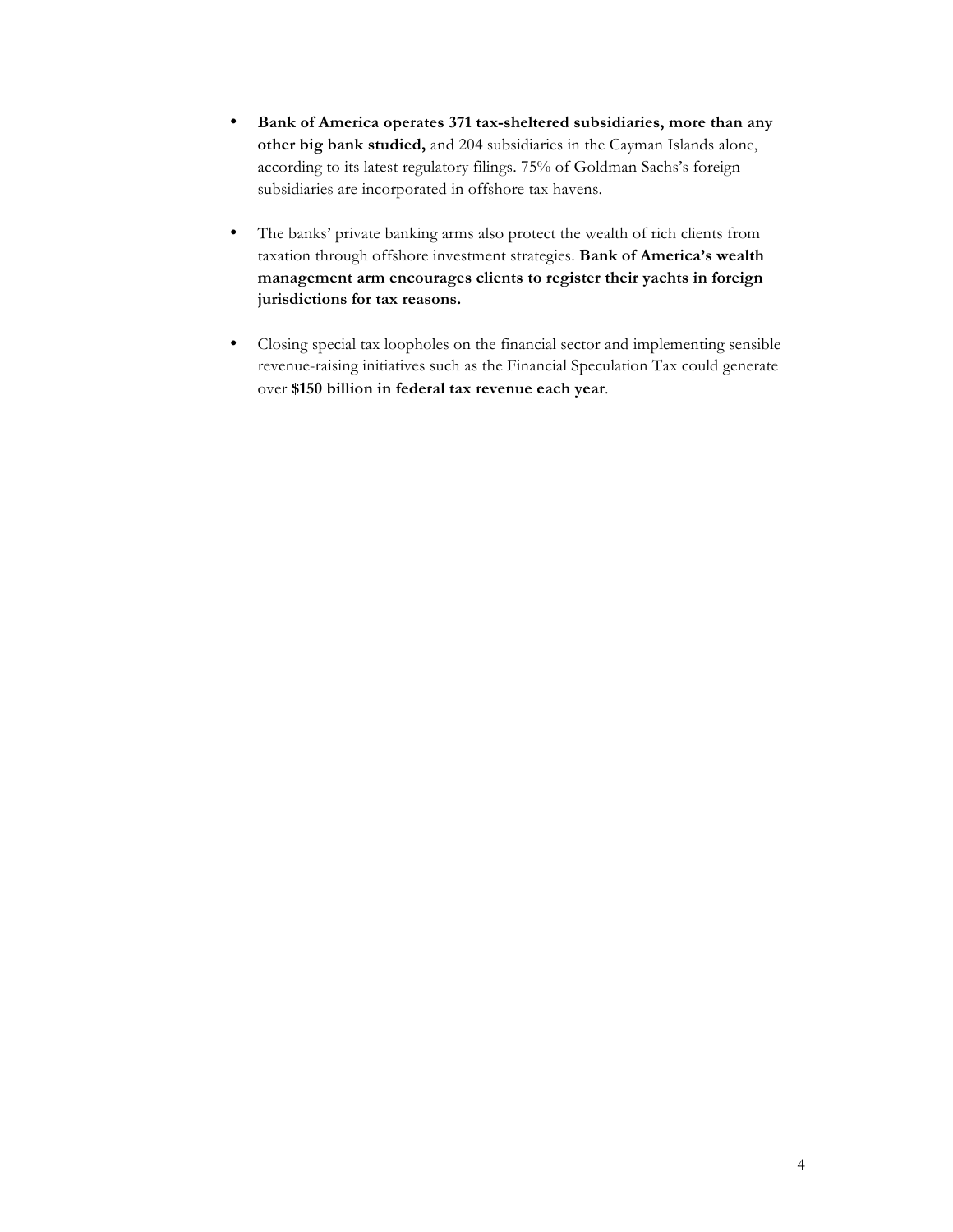## **I. Big Bank Speculation & Budget Shortfalls**

The federal government and state governments across the country are facing significant budget shortfalls due to lost tax revenue and increased relief spending during the recession. The breadth and depth of the recession owes to a decade of reckless speculation, fraudulent lending, lax regulation, and low interest rates pursued by the largest banks and compliant politicians, culminating in an unprecedented housing bubble.

The bubble economy rewarded Wall Street with record profits and executive bonuses, but its collapse wiped out \$9 trillion in property value nationwide, destroyed the construction industry, bankrupted millions of homeowners, and plunged the entire US economy into its sharpest downturn since the Great Depression.<sup>1</sup>

The direct impact of this collapse on local and state tax revenues and relief spending has been disastrous and accounts for most of the states' current funding troubles.

- ! **Collectively, states lost approximately \$297 billion in tax revenues from late 2008 to 2010 due to the housing bubble collapse.**2 Unlike cities and the federal government, states cannot borrow money to finance operating costs and must choose between tax increases, spending cuts, or a combination of the two to plug budget holes.
- ! As a result of lost tax revenues and projected losses, **states face a combined budget deficit of \$125 billion for fiscal year 2012, and have already dealt with deficits of \$423 billion for 2009, 2010, and 2011 combined.3**

States across the country are responding to these deficits with pay and benefit cuts for public employees and cuts to public programs like education, pensions, and veterans benefits. These cuts will hurt the same people who have been hurt most by the recession, and will impede economic recovery and job creation.

<sup>&</sup>lt;sup>1</sup> The \$9 trillion figure is drawn from Zillow's December 2010 report on the US housing market: http://www.zillow.com/blog/research/2010/12/09/u-s-homes-set-to-lose-1-7-trillion-in-valueduring-2010/

<sup>2</sup> State tax revenue data is drawn from US Census tax collection figures. Tax revenue losses from the recession are estimated by comparing actual state tax revenue since 2007 Q3 with a hypothetical 5% annual revenue growth, the average over the preceding 10 years. State tax collection numbers are available through 2010 Q3.

<sup>3</sup> Center on Budget and Policy Priorities, "States Continue to Feel Recession's Impact," http://www.cbpp.org/cms/?fa=view&id=711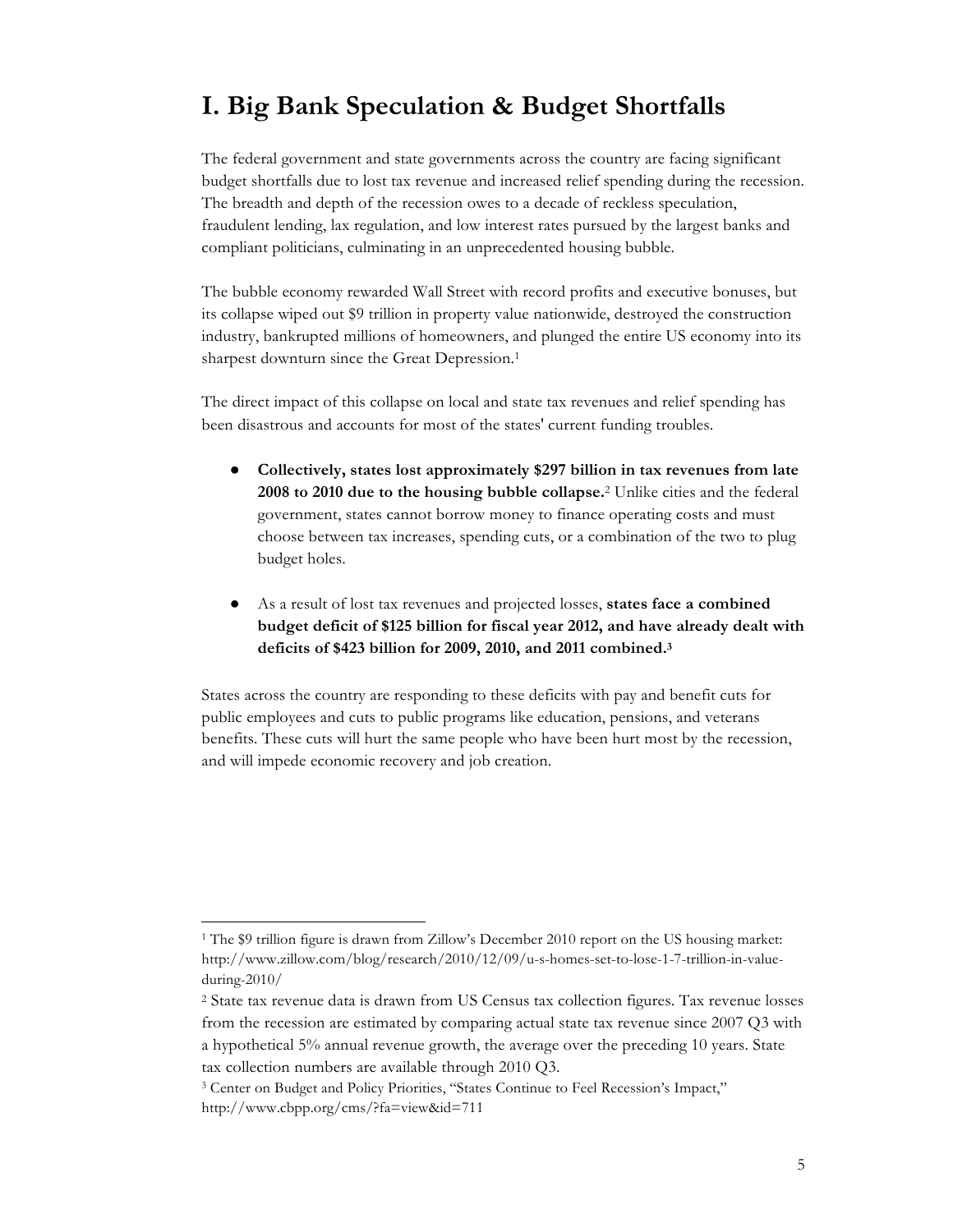|                   | <b>Estimated Tax</b> |               |               |
|-------------------|----------------------|---------------|---------------|
|                   | Revenue Loss,        | 2009-2011     |               |
| <b>State</b>      | 2009-2010            | Deficits      | 2012 Deficit  |
| <b>All States</b> | \$297 billion        | \$423 billion | \$125 billion |
| California        | \$43.7               | \$100.5       | \$25.4        |
| New York          | \$24.6               | \$36.9        | \$9.0         |
| Texas             | \$21.1               | \$8.1         | \$13.4        |
| New Jersey        | \$14.5               | \$27.8        | \$10.5        |
| Florida           | \$11.3               | \$16.4        | \$3.6         |
| Illinois          | \$11.1               | \$32.1        | \$15.0        |
| Ohio              | \$11.0               | \$9.2         | \$3.0         |
| Pennsylvania      | \$7.8                | \$13.2        | \$4.5         |
| Georgia           | \$7.8                | \$11.1        | \$1.7         |
| Michigan          | \$7.3                | \$7.3         | \$1.8         |

**Table 1: Selected State Tax Revenue Losses and Deficits Since Start of Recession**

Note: Deficits are drawn from Center on Budget and Policy Priorities Data, and tax revenue losses are estimated based on US Census data.

- ! **California has faced unprecedented budget deficits after losing approximately \$43 billion in tax revenue to the recession during 2008-2010.** The state has already closed most of a \$100.5 billion shortfall during the 2009, 2010, and 2011 fiscal years with massive cuts to education and other public services, and faces another projected \$44.6 billion shortfall through 2013.
- ! **An epidemic of foreclosures by the biggest banks have cost local governments in California an estimated \$2-14 billion.** A recent analysis showed that interest rate swaps sold to California by Goldman Sachs, JP Morgan Chase, and Bank of America have cost the state \$1.5 billion dollars since 2008.4
- ! **The recession has cost New York State around \$24 billion in tax revenue, and has left the state with deficits of \$28.4 billion since the recession began.** Budget cuts pushed by Governor Andrew Cuomo, backed by many Wall Street executives whose bonuses owe to trillion-dollar bailouts, have already resulted in layoffs of thousands of state workers and cuts to education and services for the poor. Meanwhile, the state has refunded tens of billions in Wall Street stock transfer taxes per year, \$210 billion since 1981.5
- ! **If Wisconsin's tax collections hadn't declined steeply from the recession, the state would be roughly \$3.5 billion richer, enough to close its projected deficit for the year.** The state's shortfalls have led to a political crisis as Governor

 <sup>4</sup> Wake up Wall Street, SEIU, August 2010.

http://www.seiu721.org/Wake%20Up%20Wall%20Street%202010-08%20Report.pdf

<sup>5</sup> Data from the 2009-2010 New York State Tax Collections Report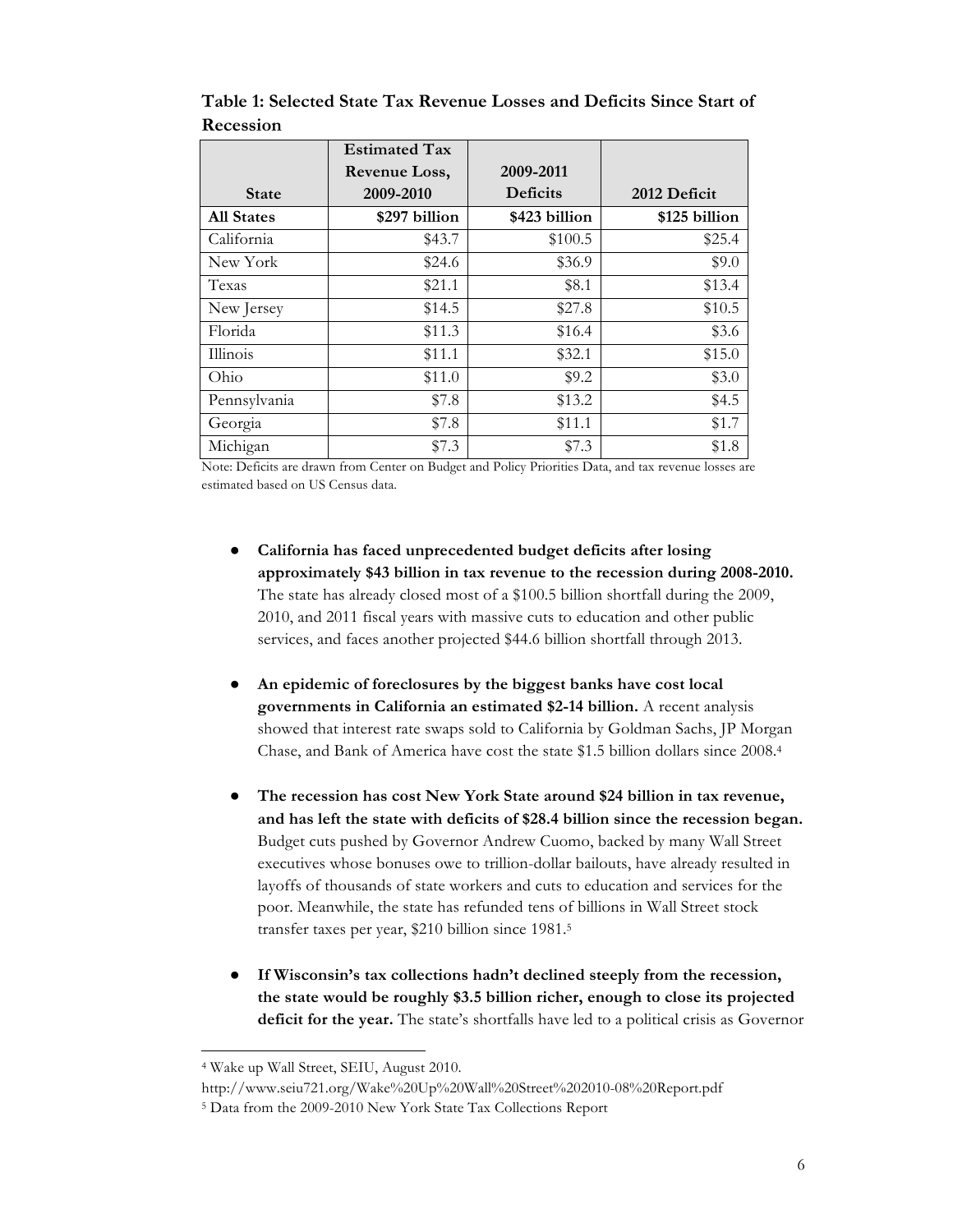Scott Walker has tried to abolish the collective bargaining rights of state employees, who have already agreed to pay cuts and pension contribution increases. <sup>6</sup>

Governor Walker is one of many politicians and talking heads who have lined up to blame public employees and unions for the budget shortfalls. Some are now pointing to underfunded state pensions as an excuse to cut pension benefits and possibly even default on pension obligations.7 But studies show that most of the pension shortfall is due to the financial meltdown and resulting stock market collapse from 2007-2009:

! **Collectively, local and state employee pensions lost an estimated \$857 billion from steep falls in asset values during the financial crisis,**<sup>8</sup> according to an analysis by the Center for Economic and Policy Research, averaging over \$16 billion per state and over \$57,000 per full-time state and local employee.9

Bank foreclosures also take a heavy toll on local government budgets, with one study estimating the cost as ranging from \$5,000 to \$35,000 per foreclosure.10 At this rate, the cost of 1.05 million foreclosures in 2010 to local governments was between \$5.25 billion and \$36.8 billion.11

http://www.cepr.net/documents/publications/pensions-2011-02.pdf

 <sup>6</sup> http://www.jsonline.com/news/statepolitics/116470423.html

<sup>7</sup> http://www.nytimes.com/2011/01/21/business/economy/21bankruptcy.html

<sup>8</sup>The Origins and Severity of the Public Pension Crisis, CEPR, February 2010.

<sup>9</sup>The US Census reported 14.9 million state and local government employees in 2009. http://www2.census.gov/govs/apes/09stlus.txt

<sup>10</sup> See estimates cited in "Wake Up Wall Street," drawn from William C. Agpar, Mark Duda, and Rochelle Nawrocki Gorey, "The Municipal Cost of Foreclosures: A Chicago Case Study" http://www.995hope.org/content/pdf/Apgar\_Duda\_Study\_Full\_Version.pdf

<sup>11</sup> http://www.huffingtonpost.com/2011/01/13/foreclosure-record-2010\_n\_808398.html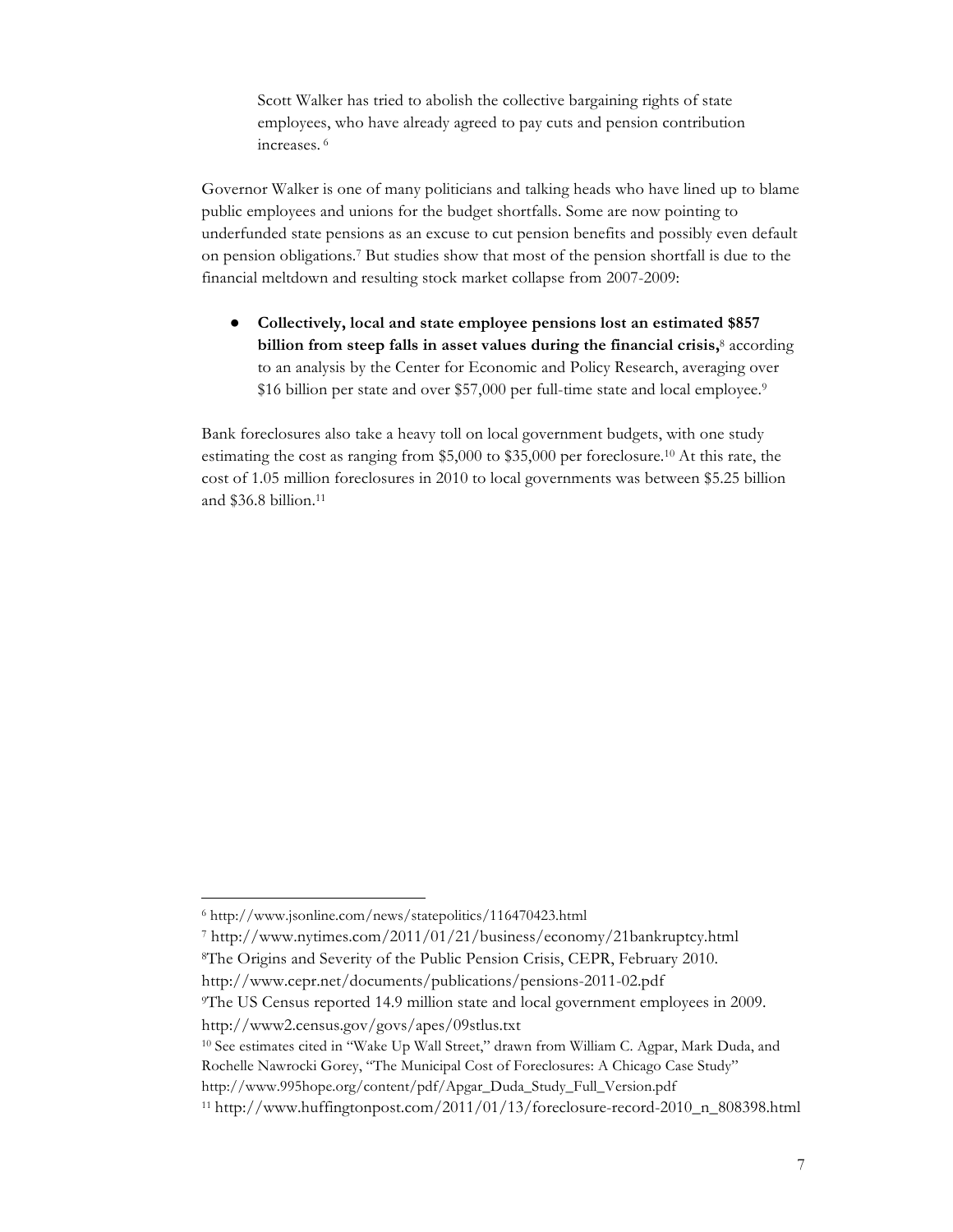### **II. Big Bank Income Tax Avoidance**

Corporate income tax avoidance by big banks is a significant and growing drain on the public purse. Corporate tax avoidance ultimately works to shift the tax burden from big businesses and wealthy elites onto everyone else and exacerbates the revenue shortfalls plaguing the federal budget and state budgets across the country.

A survey of federal, state, and foreign taxes paid over the past decade, as reported in financial statements, indicates six Too Big To Fail banks – Bank of America, Wells Fargo, Citigroup, JP Morgan Chase, Goldman Sachs, and Morgan Stanley – have paid tens of billions less in corporate income taxes than the federal statutory rate of 35%.12 Excluding Citigroup's three years of deep losses, these six bailed-out banks pay roughly the same federal tax rate on their US profits as kindergarten teachers pay on their salaries, not even counting the banks' sizable earnings hidden from taxation in hundreds of offshore subsidiaries.

Since federal corporate income tax returns are confidential, estimating tax payments is an inexact science. Please see "A Note on Methodology" in the Appendix for more information on how we calculated these estimates.

### *The Bailout Years*

During the two years following the bailouts of 2008, the big banks have essentially enjoyed a tax holiday:

- ! In 2009 and 2010, the six banks appear to have paid a net of only \$6.1 billion in federal income taxes out of \$54.8 billion of reported US earnings, or 11.2%.13 **If they had paid 35% during these years the federal government would have received an additional \$13 billion in tax revenue.** This is enough to cover more than two years of salaries for the 132,000 teacher jobs lost since the economic crisis began in 2008.14
- ! **In 2010, the six banks paid only 15% of their US income in federal taxes, \$8.3 billion less than a 35% rate.** Bank of America and Citigroup report having

 <sup>12</sup> Public companies report annual income taxes paid and domestic and foreign pre-tax income in their annual shareholder reports and 10-K filings with the SEC, allowing a tabulation of taxes paid as a proportion of pre-tax domestic and foreign income. These numbers do not necessarily provide the effective tax rate for a company, but should provide a decent approximation. See "A Note on Methodology" in the appendix for further details.

<sup>13</sup> Based on a review of current payable federal income tax and earnings disclosures in the annual reports of each bank for 2009 and 2010, available at SEC EDGAR.

<sup>14</sup> Bureau of Labor Statistics data on Current Employee Statistics show that there were 132,000 fewer employees in local government education in December 2010 than there were in December 2008 – 7.95 million as opposed to 8.08 million.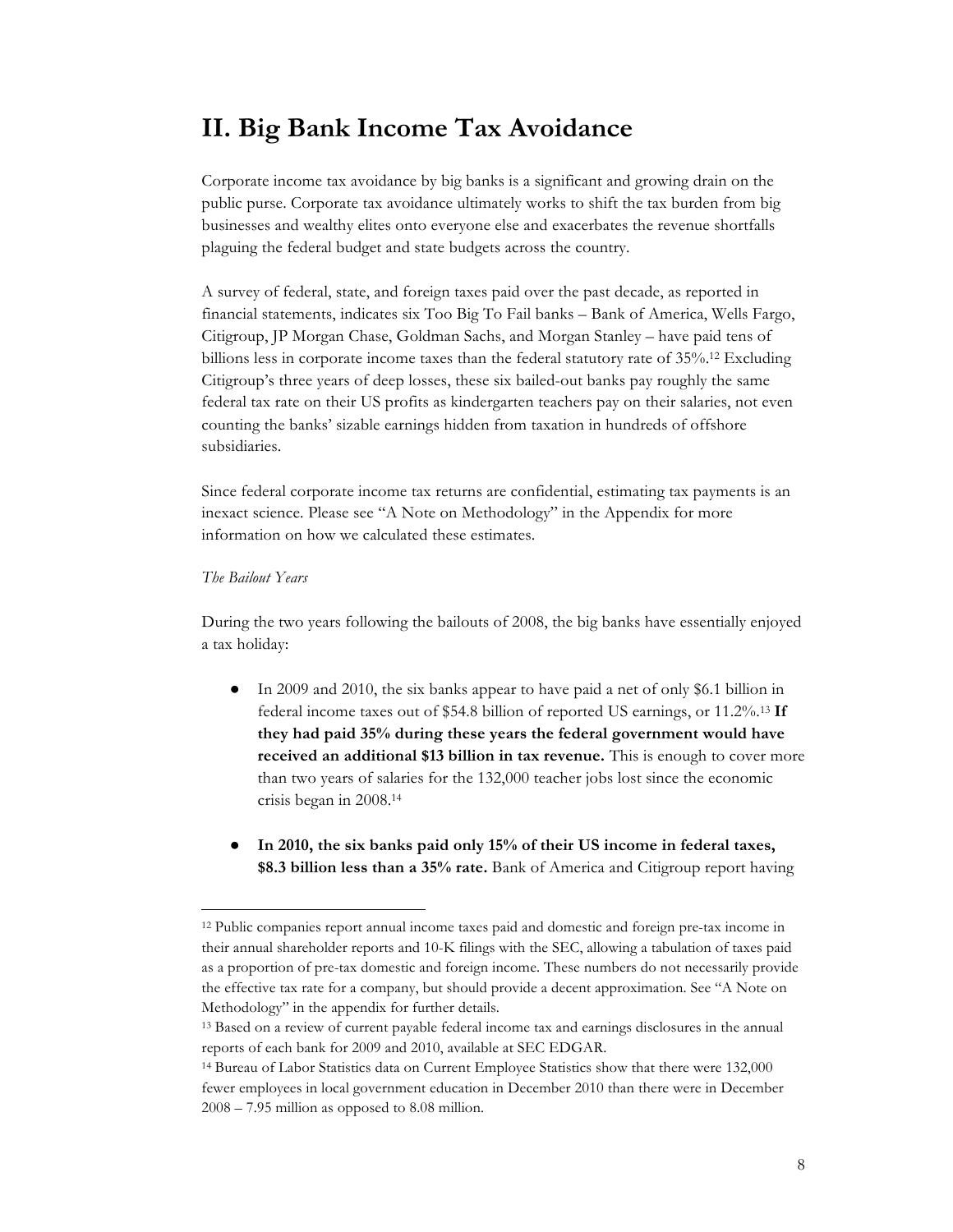received net tax refunds of \$666 million and \$249 million respectively from the federal government. Bank of America's refund is roughly twice the amount of cuts to the Community Development Block Grant Program in Obama's proposed budget (roughly \$300 million).15 Other bailed-out financial firms like AIG, State Street, Prudential and SunTrust report having paid no taxes or having received net tax refunds in 2010.

| Company         | Pre-tax<br>Earnings | Pre-tax US<br>Earnings | Current<br>Federal<br><b>Taxes</b> | Tax as $%$ of<br>US<br>Earnings |
|-----------------|---------------------|------------------------|------------------------------------|---------------------------------|
| Bank of America | \$3.0               | $-12.2$                | $-$ \$4.2                          |                                 |
| Citigroup       | \$5.4               | $-13.0$                | $-1.9$                             |                                 |
| Goldman Sachs   | \$32.7              | \$19.4                 | \$5.8                              | $30.1\%$                        |
| JPMorgan Chase  | \$40.9              | \$21.5                 | \$8.7                              | $40.3\%$                        |
| Morgan Stanley  | \$7.2               | \$2.1                  | \$0.37                             | 17.8%                           |
| Wells Fargo     | \$37.0              | \$37.0                 | $-$ \$2.5                          | $-6.8\%$                        |
| <b>TOTAL</b>    | \$126 billion       | \$54.8 billion         | \$6.2 billion                      | $11.2\%$                        |

**Table 2: Big Bank Earnings and Federal Taxes, 2009-2010**

Source: SEC filings for each bank.

- ! **In 2009, the six banks appear to have collectively paid no taxes to the federal government;** three banks appear to have received net tax refunds totaling \$9.2 billion – Wells Fargo (\$3.95 billion), Citigroup (\$1.7 billion) and Bank of America (\$3.6 billion). Wells Fargo net income tax benefit for the two years is roughly equal to the Obama administration's proposed 50% cut to the Lowincome Home Energy Assistance Program, or LIHEAP (\$2.5 billion).16
- ! After taking billions in bailout funds from the US government in 2008, financial statements for **Citigroup and Goldman Sachs suggest that the banks did not pay a penny of federal taxes for 2008,** and instead report having received net tax refunds of \$4.6 billion and \$278 million respectively from the federal government.
- ! In its 2010 annual report, **Bank of America reported a total combined (federal, state, foreign) cash income tax refund of \$6.3 billion**. 17 This offers further evidence of the bank's significant federal income tax refund for 2009.

How did these banks avoid taxes? Press reports explain Bank of America's tax benefit in 2009 as a result of its losses for that year, and Wells Fargo's as a function of the losses of

 <sup>15</sup> http://nationaljournal.com/whitehouse/exclusive-obama-to-cut-energy-assistance-for-the-poor-20110209

<sup>16</sup> Ibid.

<sup>17</sup> Bank of America SEC 10-k, Consolidated Statement of Cash Flows, page 141.

http://www.sec.gov/Archives/edgar/data/70858/000095012311018743/g25571e10vk.htm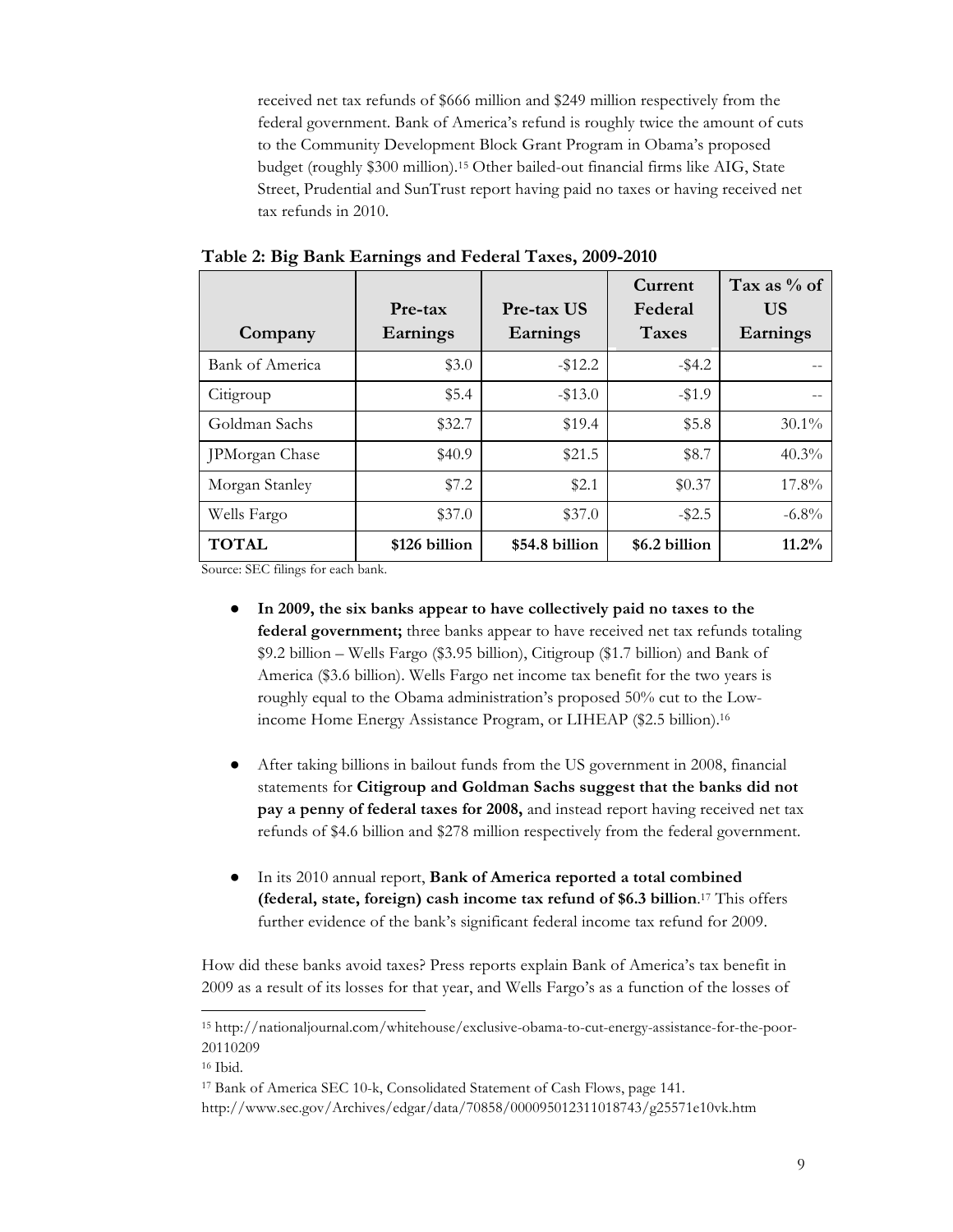Wachovia, which it acquired on the verge of collapse in 2008.18 A corporate tax accounting oddity allows corporations to "carry back" tax losses to prior years in which they "overpaid" their income taxes, so corporations often receive tax refund checks – literally – from the US Treasury.19 But the banks also use a wide range of accounting gimmicks and tax credits in order to avoid income taxes or defer them, often indefinitely, to future years.

#### *A Decade of Corporate Income Tax Avoidance*

The tax holiday big banks enjoyed following the financial crisis appears to have been part of a much longer trend. A review of financial statements from 2001-2010 suggests the banks have been engaging in tax avoidance for most of the decade:

- ! Bank of America, Wells Fargo, Citigroup, JP Morgan Chase, Goldman Sachs, and Morgan Stanley reported roughly \$382 billion in domestic earnings over the past ten years, including some heavy recent losses from the financial crisis. **During this period, these banks paid \$116 billion in federal taxes and \$20 billion in state taxes, about 30.3% and 5.2% of their US income, respectively.24**
- Combined US income for the six banks from 2001-2010 was significantly reduced by Citigroup's unprecedented \$84 billion in losses from the financial meltdown between 2007-2009. **If Citigroup's three years of losses are excluded, the six banks' domestic earnings totaled about \$466 billion and their federal and state taxes were \$124 billion and \$20.3 billion respectively -- rates of 26.7% and 4.3%.**

|                 |               |                            |               | Fed. Taxes as |
|-----------------|---------------|----------------------------|---------------|---------------|
|                 | Pre-tax       | Current Fed.<br>Pre-tax US |               | $%$ of US     |
| Company         | Earnings      | Earnings                   | <b>Taxes</b>  | Earnings      |
| Bank of America | \$144.7       | \$118.1                    | \$36.2        | $30.7\%$      |
| Wells Fargo     | \$110.9       | \$110.9                    | \$17.3        | $15.6\%$      |
| $Citigroup^*$   | \$160.1       | \$87.5                     | \$22.5        | 25.7%         |
| JP Morgan Chase | \$119.5       | \$73.2                     | \$23.5        | $32.1\%$      |
| Goldman Sachs   | \$93.6        | \$55.9                     | \$16.1        | 28.8%         |
| Morgan Stanley  | \$50.7        | \$20.6                     | \$8.6         | 41.9%         |
| <b>TOTAL</b>    | \$679 billion | \$466 billion              | \$124 billion | 26.7%         |

#### **Table 3: Big Bank Earnings and Federal Taxes, 2001-2010**

\* This figure excludes three years (2007-2009) of deep losses and associated taxes at Citigroup.

• The statutory federal corporate income tax rate is 35%. If these six banks had paid 35% of their US earnings in federal taxes, **it would have generated an** 

 <sup>18</sup> http://www.charlotteobserver.com/2010/03/26/1337021/billions-in-tax-benefits-forbanks.html

<sup>19</sup> For a discussion of this, see Citizens for Tax Justice's 2004 report on "Corporate Income Taxes in the Bush Years," available at http://www.ctj.org/corpfed04an.pdf

<sup>24</sup> SEC annual reports, 2001-2010 for each bank.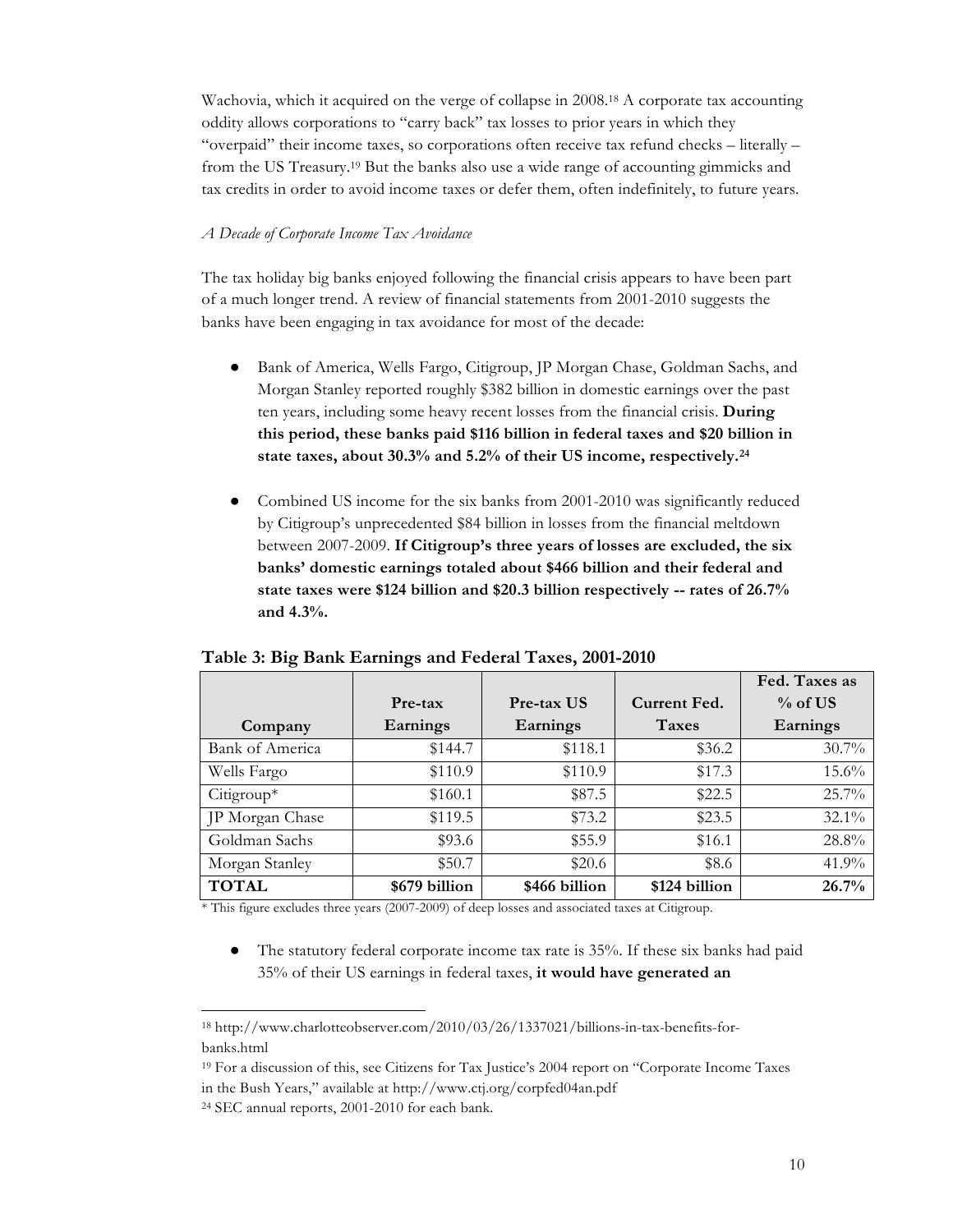**additional \$18 billion in federal tax revenue since 2001, or \$38.9 billion if Citigroup's three years of deep losses are excluded.**

! The average state corporate tax rate, weighted by Gross State Product, is 6.5%.25 **If these six banks had paid 6.5% of their US earnings in state taxes, it would have generated an additional \$4.8 billion in tax revenue for state governments, or \$10 billion if Citigroup's three years of deep losses are excluded.**

|                 |               |               |                      | <b>State Taxes as</b> |
|-----------------|---------------|---------------|----------------------|-----------------------|
|                 | Pre-tax       | Pre-tax US    | <b>Current State</b> | $%$ of US             |
| Company         | Earnings      | Earnings      | <b>Taxes</b>         | Earnings              |
| Bank of America | 144.7         | 118.1         | 5.2                  | $4.4\%$               |
| Wells Fargo     | 110.9         | 110.9         | 2.5                  | 2.3%                  |
| Citigroup*      | 160.1         | 87.5          | 3.4                  | $3.9\%$               |
| JP Morgan Chase | 119.5         | 73.2          | 5.1                  | 6.9%                  |
| Goldman Sachs   | 93.6          | 55.9          | 2.5                  | 4.5%                  |
| Morgan Stanley  | 50.7          | 20.6          | 1.6                  | 7.6%                  |
| <b>TOTAL</b>    | \$679 billion | \$466 billion | \$20.3 billion       | 4.4%                  |

### **Table 4: Big Bank Earnings and State Taxes, 2001-2010**

\* This figure excludes three years (2007-2009) of deep losses and associated taxes

### *Worldwide Tax Rate*

It is also possible to calculate a worldwide tax rate based on figures for cash paid for income taxes disclosed in the "Consolidated Statement of Cash Flows" in the banks' annual reports. 26 These figures allow us to determine combined local, state, federal, and foreign taxes as a percentage of income, a rough approximation of worldwide tax rate.

|                 | <b>Cash Paid for</b> |               | Cash Paid as % of |
|-----------------|----------------------|---------------|-------------------|
| Company         | <b>Income Taxes</b>  | Earnings      | Earnings          |
| Bank of America | \$41.8               | \$144.7       | 28.9%             |
| Wells Fargo     | \$27.5               | \$110.9       | 24.8%             |
| JP Morgan Chase | \$39.8               | \$119.5       | 33.3%             |
| Goldman Sachs   | \$29.9               | \$93.6        | 31.9%             |
| Morgan Stanley  | \$14.6               | \$50.7        | 28.8%             |
| <b>TOTAL</b>    | \$154 billion        | \$519 billion | 29.6%             |

**Table 5: Big Bank Earnings and Worldwide Income Taxes, 2001-2010**

Source: SEC annual reports, 2001-2010, for each bank.

• Over the past ten years, **Wells Fargo paid the lowest worldwide tax rate of the group, at 24.8%** – \$27.5 billion in cash paid for taxes on \$110.9 billion in pre-tax

 <sup>25</sup> A 2005 analysis by Citizens for Tax Justice found the average state tax rate (weighted by GSP) to be 6.8%. http://www.ctj.org/pdf/corp0205an.pdf

<sup>26</sup> http://www.nytimes.com/2011/02/02/business/economy/02leonhardt.html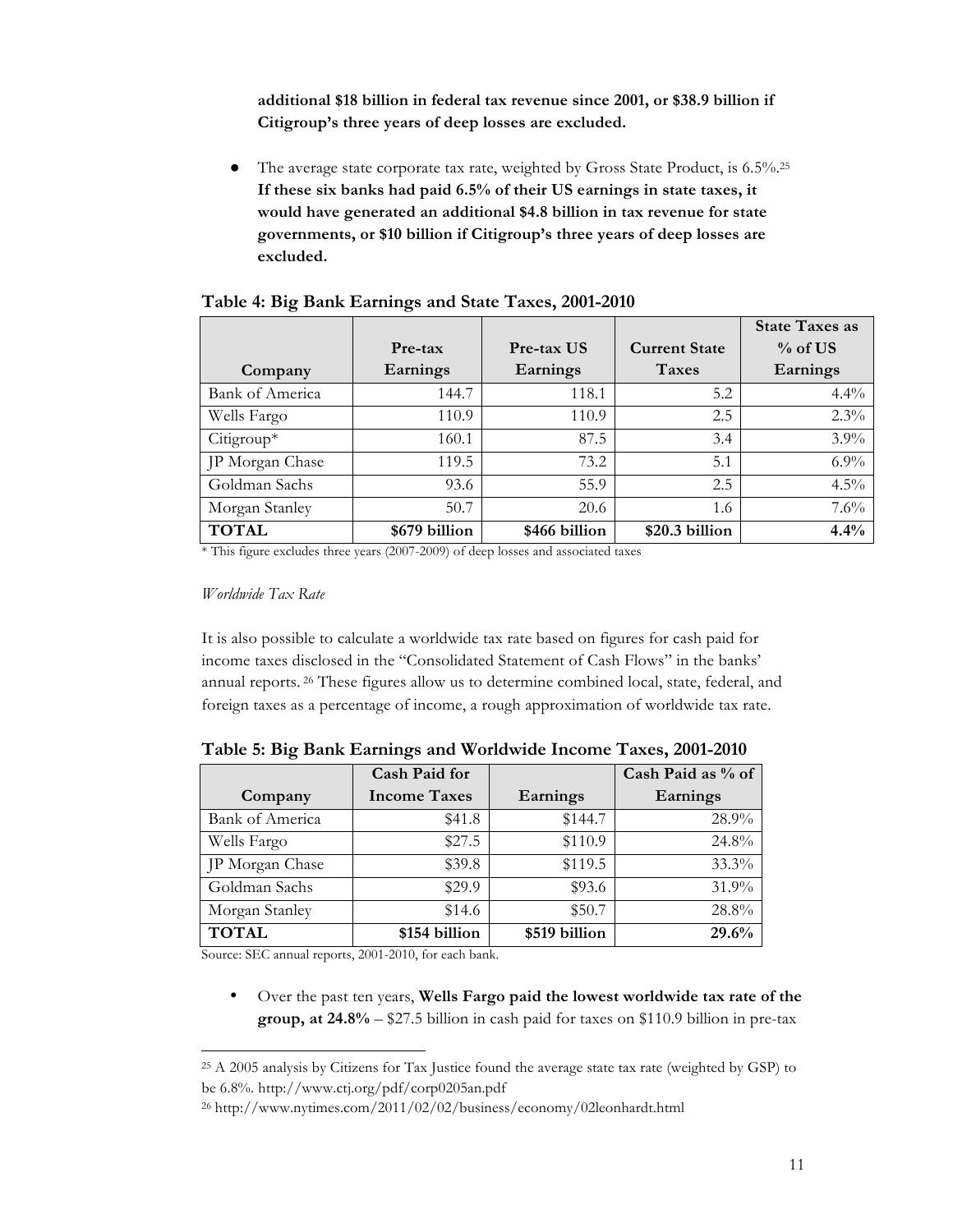earnings.

• **Five banks (excluding Citigroup and its deep losses) paid 29.6% of their income in taxes from 2001 to 2010.** JPMorgan Chase paid the highest rate, at 33.3%, but this figure is still below the federal corporate income tax rate – and this represents federal, state, and foreign income tax payments combined.

### *Broader Financial Industry*

Tax avoidance in the financial industry is not limited to the six big banks. A detailed analysis by Citizens for Tax Justice in 2004 looked at earnings and taxes at 275 Fortune 500 companies, including forty financial companies, from 2001-2003, and found high rates of avoidance:27

- **Forty top financial firms paid \$56 billion in federal taxes out of \$285.6 billion in US earnings, resulting in an effective tax rate of 19.7%.** Twenty-one of them paid less than half the statutory 35% federal rate over this period, and four received net tax refunds.
- **The forty financial firms collectively paid \$43.6 billion less than the statutory rate in just three years.**
- **CTJ found Citigroup, JP Morgan Chase, Bank of America, and Wells Fargo to be among the top 25 beneficiaries of tax breaks, receiving a total of \$13 billon in tax breaks in 2001-2003.**

### **Tax Shifting and Foreign Subsidiaries**

Big banks use a variety of mechanisms to minimize their federal and state corporate income tax obligations. Many of these mechanisms take advantage of a network of foreign subsidiaries in countries with low tax rates and inconsistent tax accounting laws.

Decades of studies by economists, regulators, and watchdogs have shown that US corporations employ a broad arsenal of global tax avoidance techniques to escape US taxes. Common methods include shifting debt to subsidiaries in high-tax countries to lower their overall tax burden without otherwise affecting their operations, and selling assets from one subsidiary to another at artificially high or low prices in order to shift reported income to low-tax countries, known as "transfer pricing."28

It is notoriously difficult to track the use and cost of such techniques, but the proliferation of foreign subsidiaries in low-tax countries is an easily identifiable symptom, one used extensively by the six biggest banks.

 <sup>27</sup> http://www.ctj.org/corpfed04an.pdf

<sup>28</sup> http://assets.opencrs.com/rpts/R40623\_20100903.pdf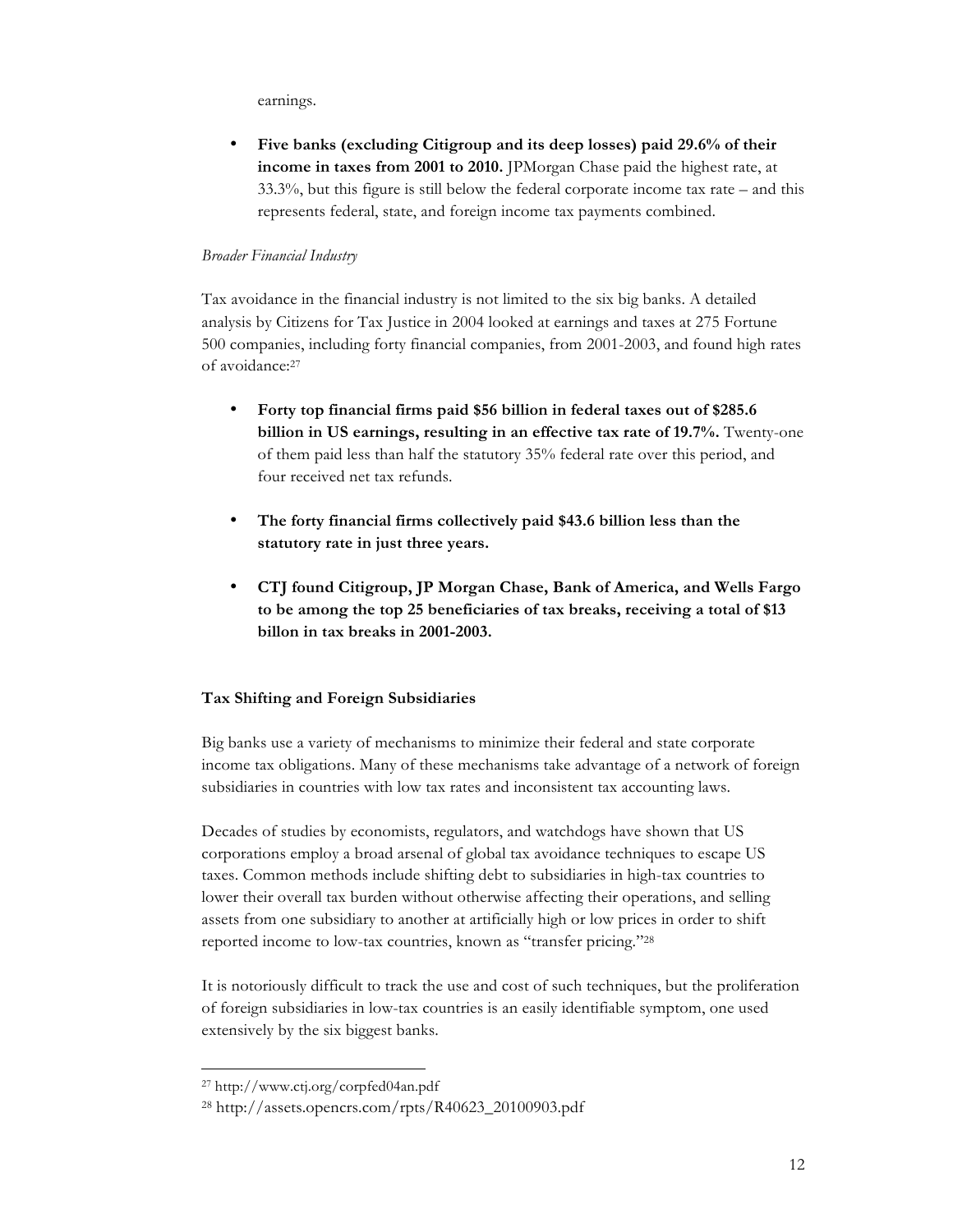- ! The **six big banks collectively operate 928 subsidiaries incorporated in jurisdictions identified as offshore tax havens** by the Government Accountability Office (GAO).29
- ! **Bank of America operates 371 subsidiaries incorporated in offshore tax havens, more than any other big bank.** 204 of these subsidiaries are incorporated in the Cayman Islands, which has a corporate tax rate of 0%.

|                 |                     |                     |                     | % Foreign         |
|-----------------|---------------------|---------------------|---------------------|-------------------|
|                 | Total               | Foreign             | Tax Haven           | Subsidiaries in   |
| Company         | <b>Subsidiaries</b> | <b>Subsidiaries</b> | <b>Subsidiaries</b> | <b>Tax Havens</b> |
| Bank of America | 2027                | 761                 | 371                 | 48.8%             |
| Wells Fargo     | 1676                | 146                 | 66                  | 45.2%             |
| Citigroup       | 174                 | 108                 | 25                  | 23.1%             |
| JPMorgan Chase  | 547                 | 217                 | 83                  | 38.2%             |
| Goldman Sachs   | 104                 | 52                  | 39                  | 75.0%             |
| Morgan Stanley  | 1209                | 587                 | 344                 | 58.6%             |
| <b>TOTAL</b>    | 5737                | 1871                | 928                 | 49.6%             |

Source: Exhibit 21 to 2010 annual reports for each bank, filed with the SEC.

! Citigroup claimed 113 Cayman Islands subsidiaries in its 2008 annual report; in its 2009 and 2010 annual reports, it claimed one such subsidiary. It is not clear whether Citigroup has actually shuttered 112 Cayman Island subsidiaries or altered its disclosure patterns.

See the Appendix for a full table of banks and their tax-sheltered subsidiaries.

A recent GAO analysis found that US corporations have in recent decades increased the share of their reported earnings coming from foreign countries for the purposes of tax avoidance.30 Our survey suggests that the biggest banks have employed this strategy over the past ten years.31

! **During the last decade, the six banks reported around \$238 billion in foreign earnings out of \$620 billion in total earnings, or 38.4%.** Excluding Wells Fargo, which reports no foreign earnings, the proportion is 46.7%.

<sup>&</sup>lt;sup>29</sup> The list of offshore tax haven jurisdictions is drawn from the GAO's December 2008 report, "International Taxation: Large U.S. Corporations and Federal Contractors with Subsidiaries in Jurisdictions Listed as Tax Havens or Financial Privacy Jurisdictions," pp. 12-13. http://www.gao.gov/new.items/d09157.pdf

<sup>30</sup> GAO, "Multinational Corporations: Effective Tax Rates Are Correlated with Where Income Is Reported," August 2008, available at http://www.gao.gov/new.items/d08950.pdf

<sup>&</sup>lt;sup>31</sup> Current foreign income taxes are reported in notes the banks' financial statements detailing components of income tax expense.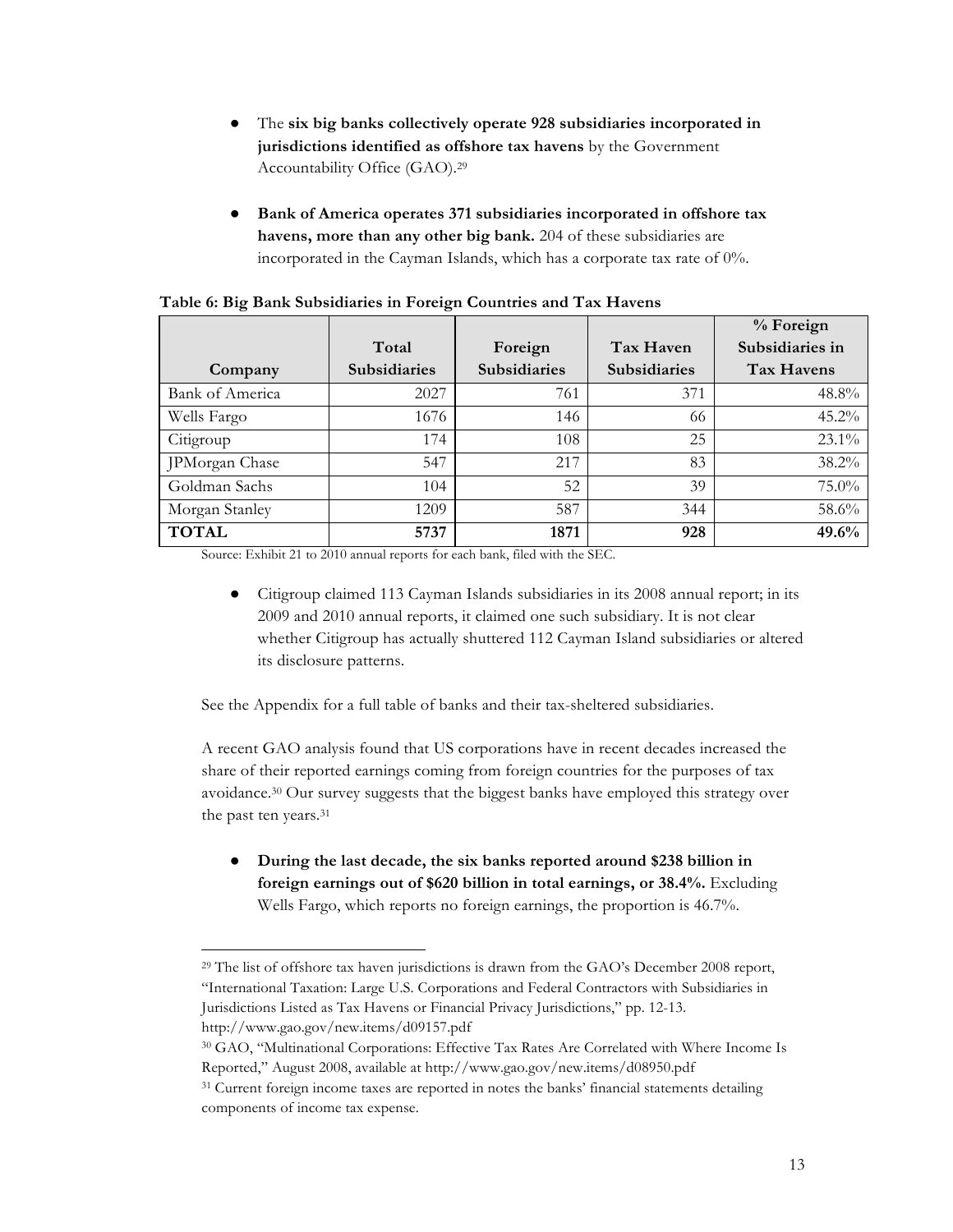- ! **The share of the banks' total earnings reported as foreign earnings has risen in recent years.** 23.8% of total earnings were foreign earnings during 2001- 2005, compared to 55.7% during 2006-2010.
- ! **During the last decade, about 36.1% of the six banks' total taxes have gone to foreign governments, and 40.1% excluding Wells Fargo, which reports no foreign earnings.**
- ! **The share of banks' total taxes going to foreign governments has also risen in recent years.** 25.6% of total taxes were paid to foreign governments from 2001-2005, compared to 50.7% over 2006-2010.
- ! **In recent years, the six banks have paid billions more in foreign taxes than domestic taxes.** Over the last three years, the six banks reported paying \$27.2 billion in foreign taxes, compared to \$15 billion in combined federal and state taxes. In 2010, the six banks paid \$8.7 billion in foreign taxes, \$2.2 billion more than they paid to the US government last year.

In general, US companies pay 35% in taxes on income from foreign subsidiaries when they bring it back to the US, but are credited for foreign taxes already paid on that income. By keeping the earnings offshore, they can defer US tax payments indefinitely.

As the big banks have shifted a larger share of total earnings to foreign countries, they have kept a growing pool of foreign earnings reinvested abroad, exempt from US taxation.

- ! **The six banks currently report a combined \$93.7 billion in undistributed foreign income, about one-tenth of the estimated undistributed income for the entire S&P 500**32 **and more than a third of their total foreign income reported since 2001.**
- ! **Due to credits on foreign taxes already paid on these earnings, the six banks estimate they would pay only \$18.7 billion, or about 20%, in taxes if all their undistributed income were repatriated, compared to the statutory rate of 35%.** These figures suggests that the six banks may have only paid 15% in taxes so far to foreign governments on these accumulated foreign earnings.

 <sup>32</sup> http://www.bloomberg.com/news/2010-12-29/dodging-repatriation-tax-lets-u-s-companiesbring-home-cash.html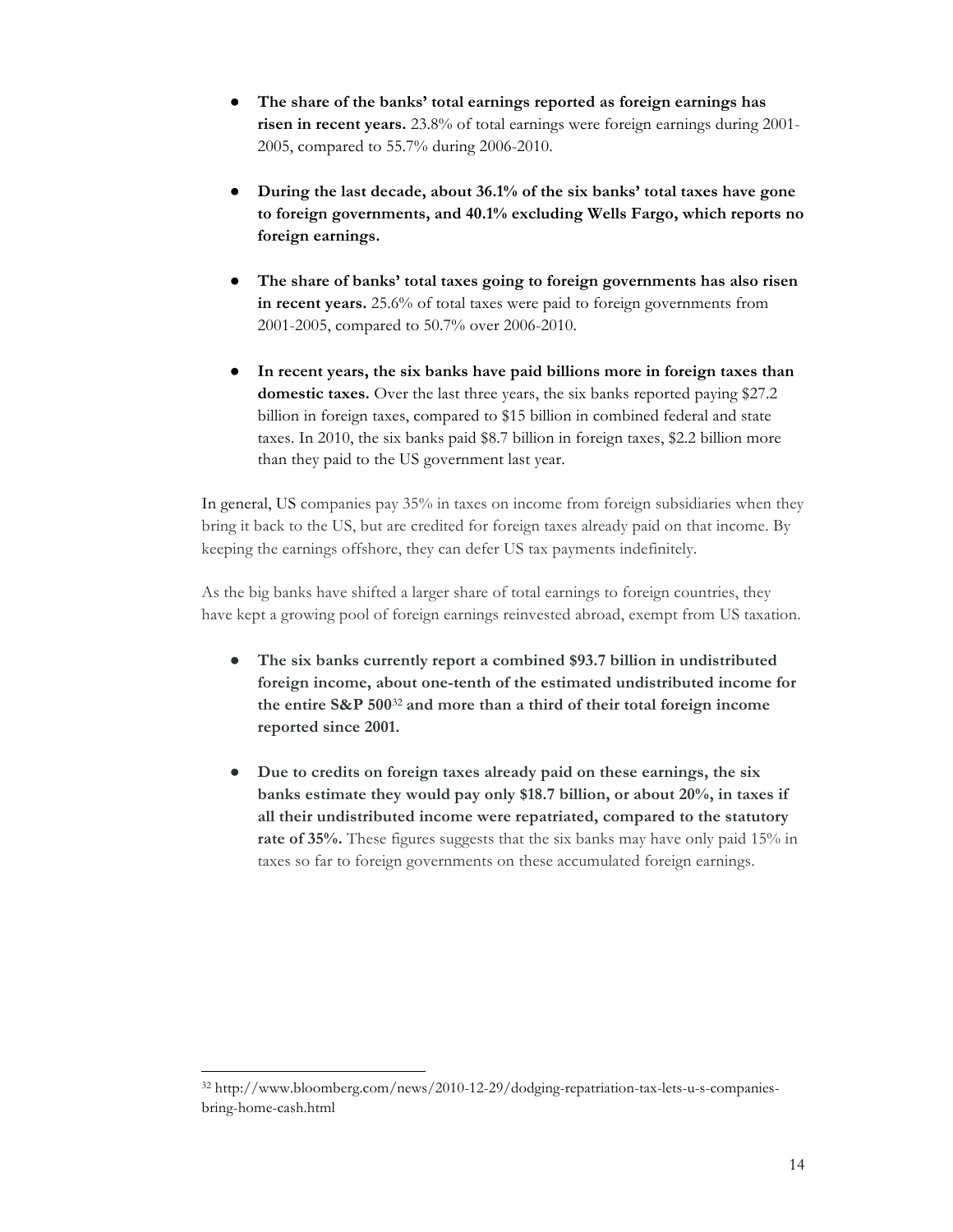|                 |                              | <b>Estimated Fed.</b> |                  |
|-----------------|------------------------------|-----------------------|------------------|
|                 | <b>Undistributed Foreign</b> | Taxes if              | <b>Estimated</b> |
| Company         | Earnings                     | Repatriated           | Tax Rate         |
| Bank of America | \$17.9                       | \$2.6                 | $14.5\%$         |
| JP Morgan Chase | \$19.3                       | \$4.3                 | 22.3%            |
| Citigroup       | \$32.1                       | \$8.6                 | 26.8%            |
| Wells Fargo     | \$1.6                        | \$0.5                 | 31.8%            |
| Goldman Sachs   | \$17.7                       | \$2.7                 | $15.1\%$         |
| Morgan Stanley  | \$5.1                        |                       |                  |
| <b>TOTAL</b>    | \$93.7 billion               | \$18.7 billion        | $19.9\%$         |

### **Table 7: Undistributed Foreign Earnings of Big Banks**

Source: 2010 annual reports for each bank, filed with the SEC.

\* Morgan Stanley states that it is "impracticable" to estimate how much taxes would be paid upon repatriation.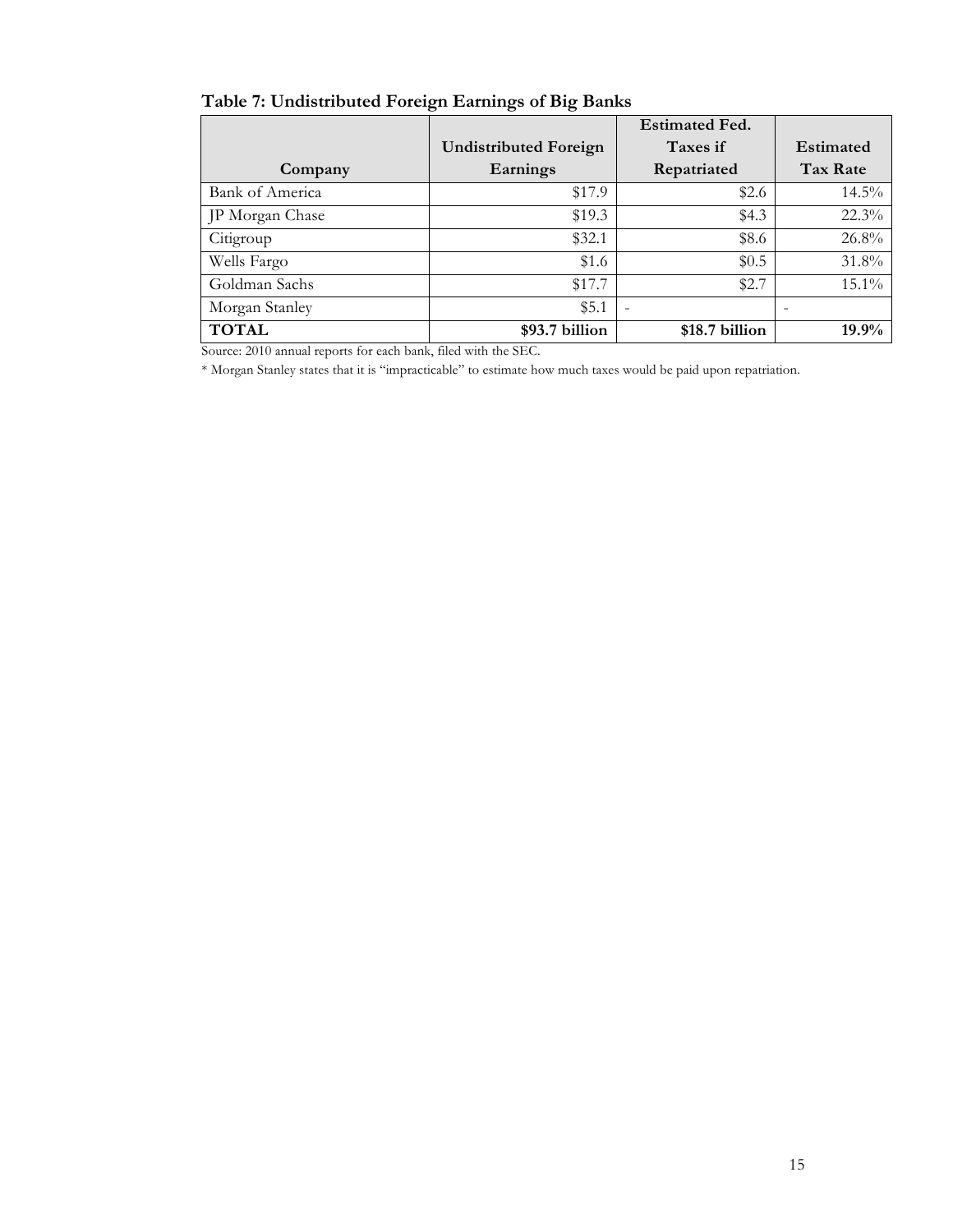# **III. Assisting Tax Dodgers**

Banks facilitate tax avoidance by high net worth individuals in their private wealth management divisions. These divisions often advertise their tax avoidance capabilities euphemistically. For example, US Trust – the large private wealth management arm of Bank of America – touts an "uncompromising focus on tax efficiency" on its website:33

A key aspect of wealth structuring is maximizing tax efficiency, a U.S. Trust strength, whether in converting low-basis assets, facilitating inheritance in a taxefficient manner or managing taxable portfolios.

Another Bank of America - US Trust page, on **"Customized Yacht Financing,"** touts the benefits of registering yachts in foreign countries:

Many of our clients choose to register their yachts in a foreign jurisdiction. The reasons are many and include tax considerations and crew hiring and estate planning issues. Our goal is to help ensure that you have all the information you need to make the decision that best fits your needs.34

Citigroup's International Personal Bank also openly promotes offshore investments as a way of gaining "tax advantages" – in addition to freedom and security – under the question, "Why Invest Offshore?"35

#### **Freedom, security and access to investments**

Offshore investing is ideal for international clients with global financial needs. We understand that our clients want to hold their money outside of their home country, whether to potentially gain tax advantages or to offer them more freedom in managing their wealth. And we help you to do this in the context of highly regulated, safe and secure markets.

The IRS lists "private banking (US and offshore)" in its list of entities used in "abusive offshore tax avoidance schemes."36 These schemes, the IRS notes, "exploit secrecy laws of offshore jurisdictions in an attempt to conceal assets and income subject to tax by the United States." The IRS notes that authorities have estimated that \$5 trillion in wealth is held offshore, costing the US at least \$70 billion per year.

 <sup>33</sup> http://www.ustrust.com/UST/pages/wealthstructuring.aspx

<sup>34</sup> http://www.ustrust.com/ust/pages/Customized-Yacht-Financing.aspx

<sup>35</sup> http://www.citigroup.com/ipb/europe/whoweare/whyoffshore.htm

<sup>36</sup> http://www.irs.gov/businesses/small/article/0,,id=106568,00.html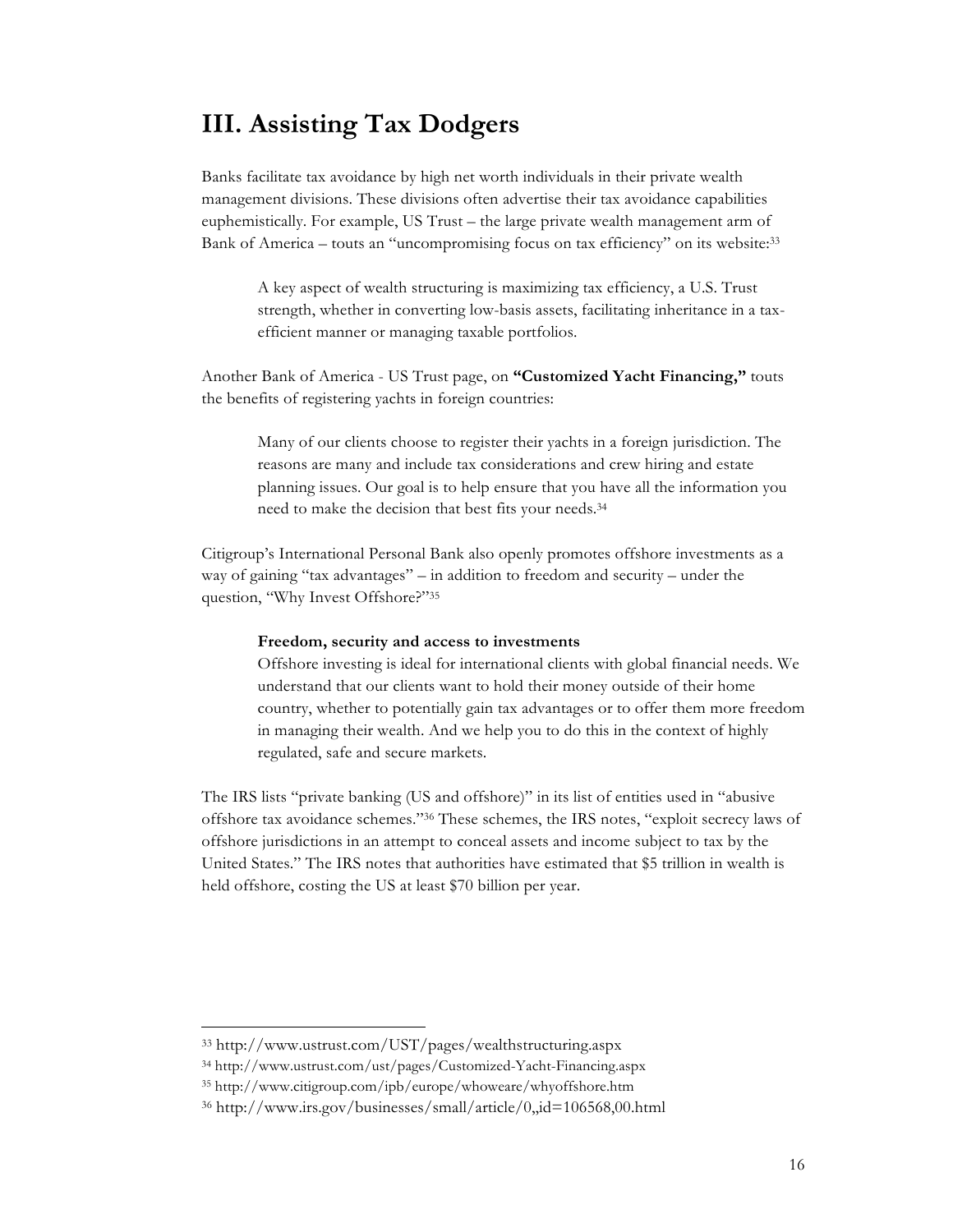# **IV. Other Wall Street Tax Breaks – And Revenue Sources**

Wall Street bankers enjoy a number of other tax breaks that keep their taxes low, starving the public purse of revenue and shifting the tax burden onto working families. Before they even route their money to the Cayman Islands, they reap the benefits of low tax rates and loopholes. The following is a cursory review of tax breaks that financial firms fight to protect and sensible revenue-raising measures that Wall Street perennially opposes in order to protect profits. Undoing these tax breaks and implementing these taxes on financial firms would raise billions in public revenues.

### **Financial Speculation Tax**

The financial speculation tax is a small tax on Wall Street trades such as sales and purchases of stock. According to the Center for Economic and Policy Research, such a tax could raise \$100 billion per year in revenue.<sup>37</sup> The US levied a financial speculation tax from 1914 to 1966, and New York State has a financial speculation tax on the books that it refunds back to financial firms (last year, it refunded \$14.5 billion in transfer taxes). The UK's financial markets have flourished and grown with a speculation tax in place.

In addition to raising much-needed revenue, the tax would reduce destructive, short-term speculation by Wall Street banks. A number of economists have supported versions of the tax, including Larry Summers and Joseph Stiglitz, and the financial speculation tax was named an "idea of the year" by the New York Times in 2008.38

### **Hedge Fund Loophole**

The "carried interest tax break" is an IRS provision that allows executives at private partnerships – such as hedge funds and private equity firms – to treat much of their income as capital gains, rather than as ordinary income. This means that their income is taxed at 15%, the income tax rate for an individual making \$34,000 or less.

In its recent budget, the White House estimates that removing the loophole would raise \$10.1 billion over the next five years and nearly \$15 billion over the next ten years.<sup>39</sup>

### **Bush Tax Cut Extensions**

 <sup>37</sup> See CEPR's "Facts and Myths about Financial Speculation Tax" at its website: http://www.cepr.net/documents/fst-facts-myths-12-10.pdf

<sup>38</sup> http://www.nytimes.com/2008/12/14/magazine/14Ideas-section4-t-

<sup>005.</sup>html?\_r=1&scp=1&sq=dean%20baker%20stock%20transfer%20tax&st=cse

<sup>39</sup> http://blogs.wsj.com/privateequity/2011/02/14/once-more-unto-the-carried-interesttax-breach/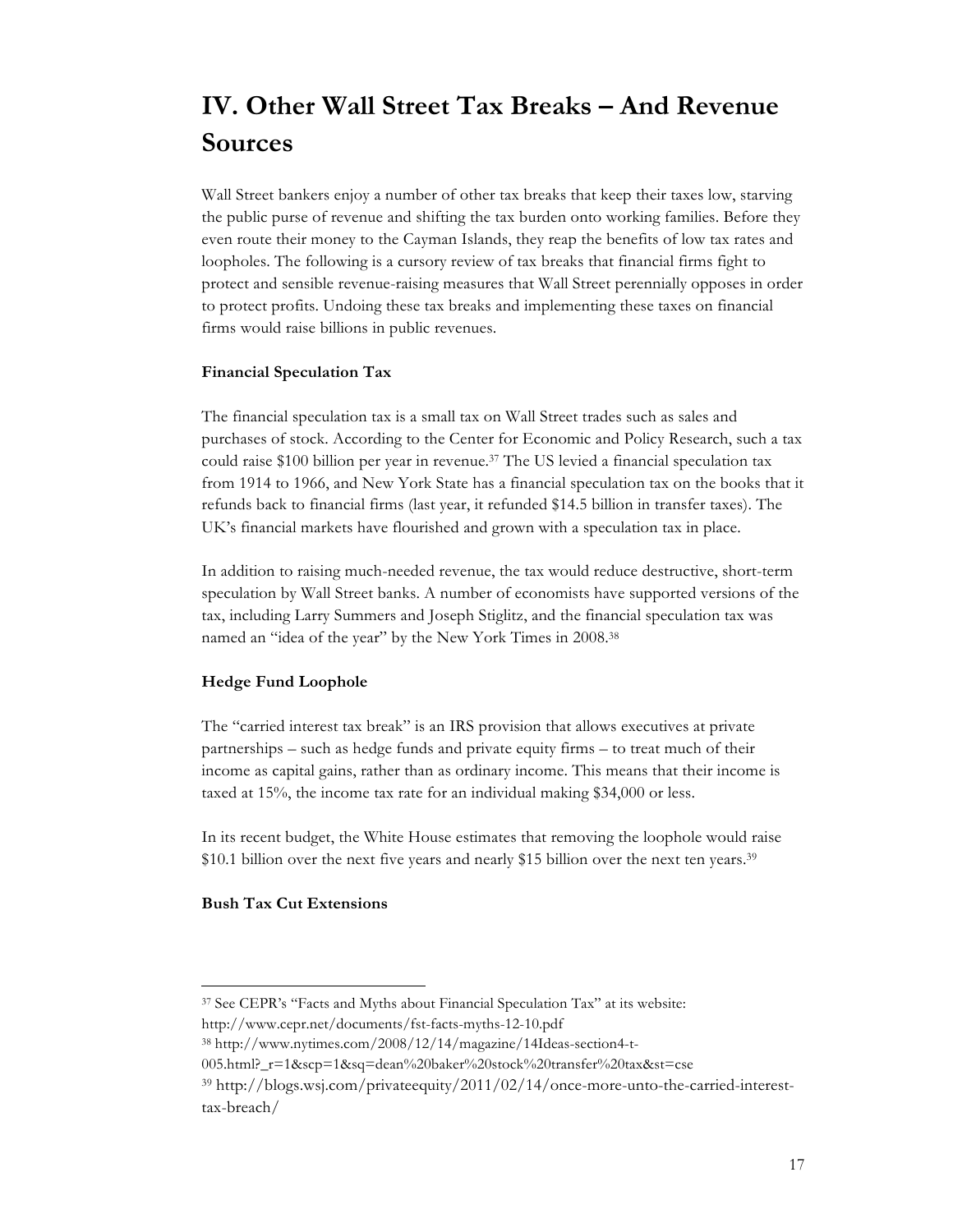Because of their extraordinarily high incomes, bankers are some of the top beneficiaries of the Bush tax cuts and the two-year extension of the cuts passed in late 2010. The extension of the cuts means that the highest tax rate will continue to be 35%, rather than revert to 39.6%.

The *New York Times* reported in December that Wall Street banks like Goldman Sachs were "nervously eyeing the calendar" as Congress debated the tax cuts – they were considering whether to pay year-end bonuses before the new year in order to avoid the tax increase. The *Times* estimated that letting the Bush tax cuts lapse would cost a banker earning a \$1 million bonus \$40,000 to \$50,000.

### **Bank Tax**

Recognizing the extraordinary burden big banks place on the public purse, the Obama administration is attempting to levy a tax on financial firms. The tax on banks with more than \$50 billion in assets would generate \$30 billion over the next ten years, according to the Obama administration.

In June 2010, Senator Scott Brown forced the removal of a similar, \$19 billion tax on financial firms from the financial reform package making its way through Congress.40 Contributions from the finance, insurance, and real estate (FIRE) industry – a rough approximation for Wall Street – made up the largest component of Brown's fundraising take in the 2010 election cycle, according to the Center for Responsive Politics.41

 <sup>40</sup>

http://www.boston.com/news/nation/washington/articles/2010/06/30/browns\_threat\_gets\_ban k\_tax\_removed/

<sup>41</sup> http://www.opensecrets.org/politicians/industries.php?cycle=Career&cid=N00031174&type=I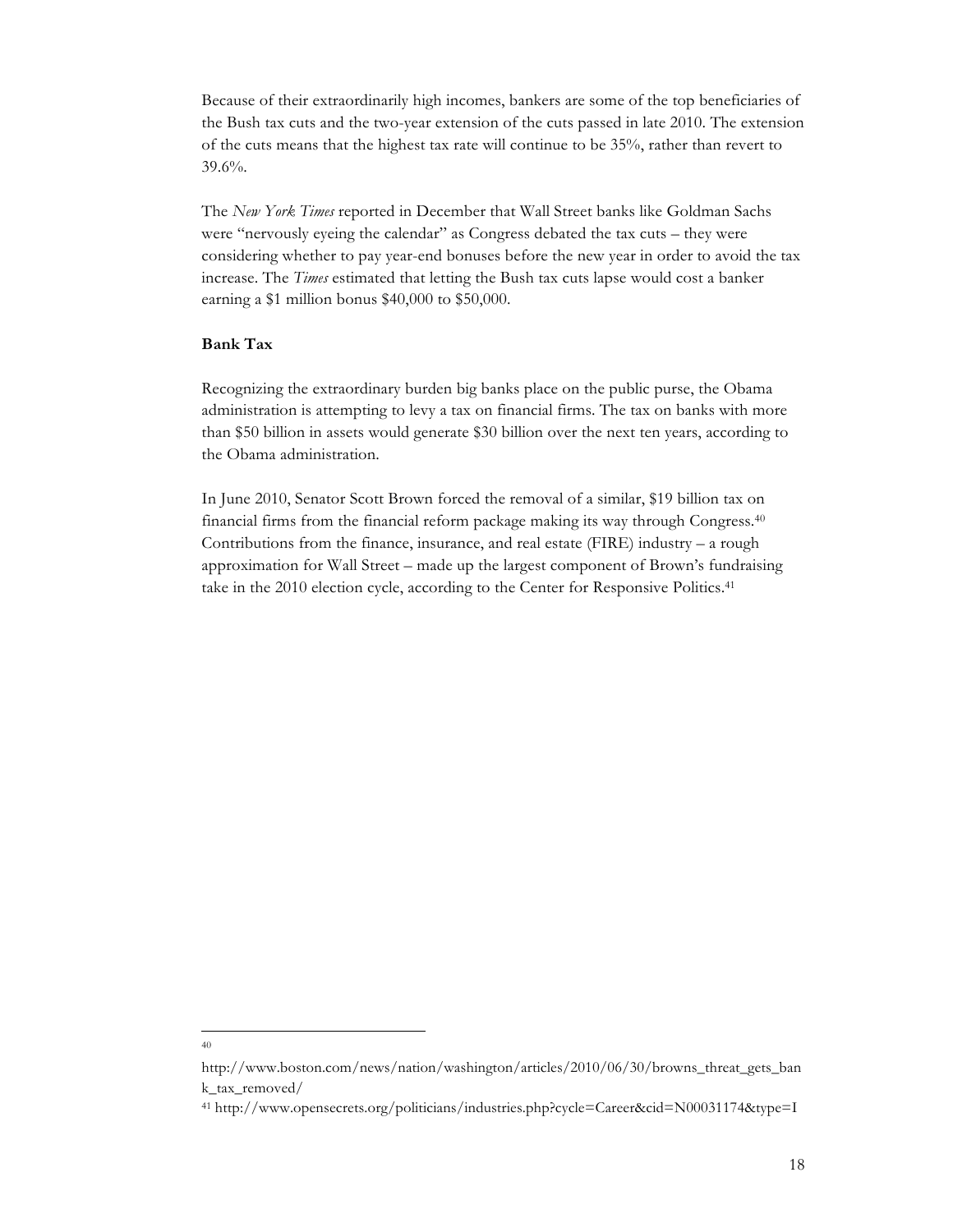# **Appendix**

### **An Important Note on Methodology**

**The calculations of taxes paid in this study should be considered rough approximations of what the financial firms discussed are actually paying.** 

Corporations are not required to make income tax returns public, so it is quite challenging to determine how much they actually pay in taxes. Publicly held corporations are, however, required to make certain tax-related disclosures in filings with the Securities and Exchange Commission (SEC). These figures can be used to estimate income taxes paid to the federal government, state and local governments, and foreign governments for a particular period.

This study determined federal, state, and foreign tax payments using the *current* payable tax figures reported by publicly held corporations in the notes to their annual reports (filed with the SEC). The study disregarded *deferred* taxes, which are tax payments anticipated to be due in the future.<sup>42</sup> According to Citizens for Tax Justice, "to get a sense of what a corporation pays each year, we should include the *current* U.S. taxes paid, but *not* the *deferred* U.S. taxes. "Deferred" is a euphemism for "not paid.""43

Rather than calculate an "effective tax rate" for the banks, the study presents pre-tax earnings and pre-tax US earnings where available in order to contextualize current payable income tax figures found in the banks' annual reports. Federal and state income taxes as a percentage of pre-tax US earnings should be considered a *rough* **approximation of the corporations' US tax rates** (US corporations are not required to pay federal income taxes on foreign earnings unless they are repatriated to the US, so it is necessary to consider *pretax U.S. earnings* when estimating these rates.) These rates also help approximate the extent to which these rates depart from the statutory federal rate of 35% through various tax avoidance strategies. In some cases, where corporations did not report pre-tax US earnings, it is necessary to estimate the US component of income. We made no adjustments to reported pre-tax earnings or current payable federal taxes; as a result, our estimates of tax rates are likely conservative.44

An international effective tax rate can also be calculated using cash paid for income taxes figures in the banks' "Consolidated Statements of Cash Flows" in their annual reports.

 <sup>42</sup> From Bank of America's 2010 10-k: "There are two components of income tax expense: current and deferred. **Current income tax expense approximates taxes to be paid or refunded for the current period.** Deferred income tax expense results from changes in deferred tax assets and liabilities between periods. These gross deferred tax assets and liabilities represent decreases or increases in taxes expected to be paid in the future because of future reversals of temporary differences in the bases of assets and liabilities as measured by tax laws and their bases as reported in the financial statements."

<sup>43</sup> http://www.ctj.org/taxjusticedigest/archive/2011/02/us\_corporations\_are\_paying\_eve\_1.php 44 The notes to CTJ's 2004 report include details of the range of adjustments that can be made as part of an analysis of effective tax rates: http://www.ctj.org/corpfed04an.pdf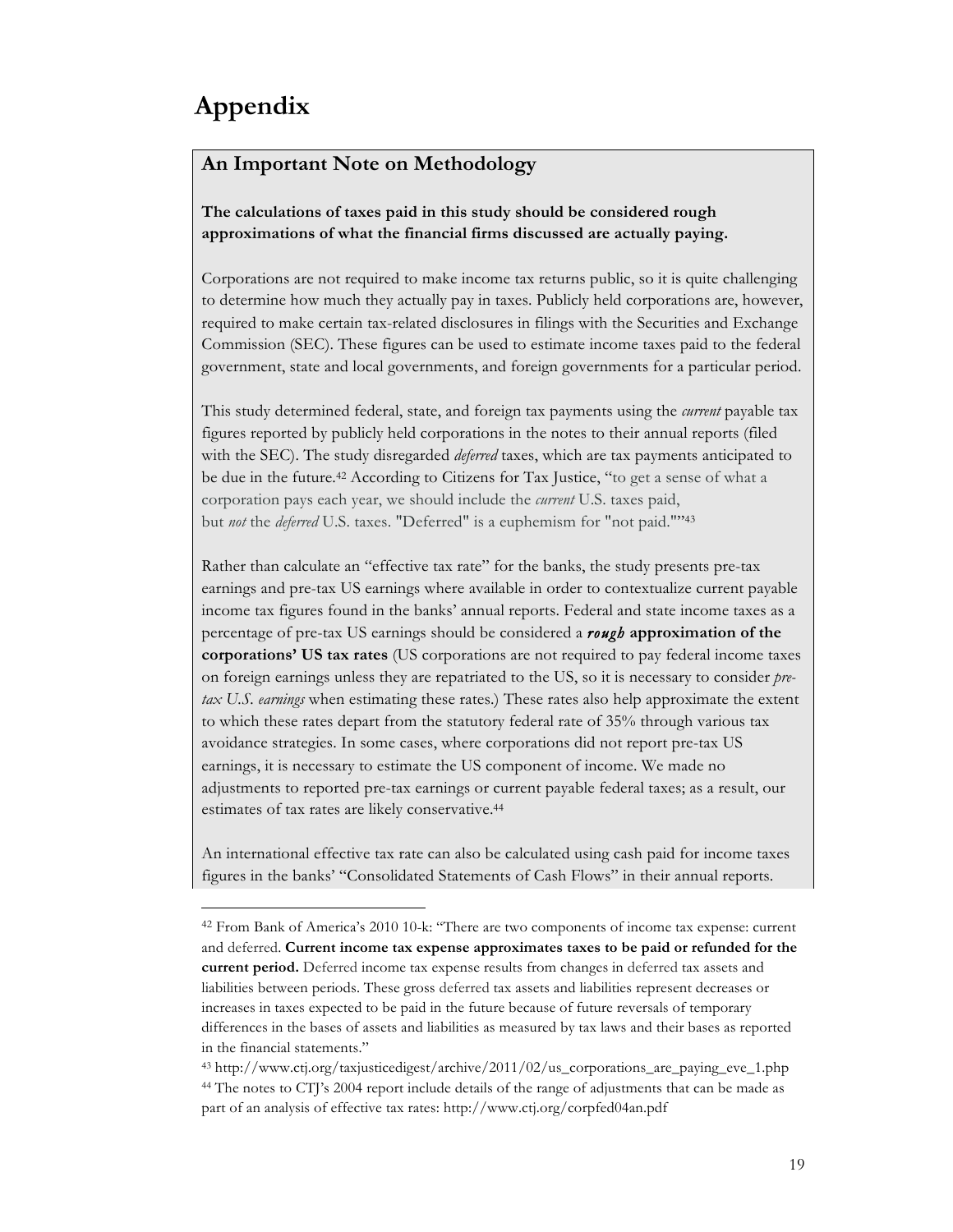Several economists have calculated these rates recently and found low worldwide effective tax rates, and we find similarly low rates for the banks in the study.45

The challenges encountered in the course of parsing these financial statements and determining tax payments highlight the need for more transparent corporate tax disclosures. In the meantime, big banks should come clean and disclose their tax returns to save the public from labyrinthine tax sleuthing.

 <sup>45</sup> http://www.nytimes.com/2011/02/02/business/economy/02leonhardt.html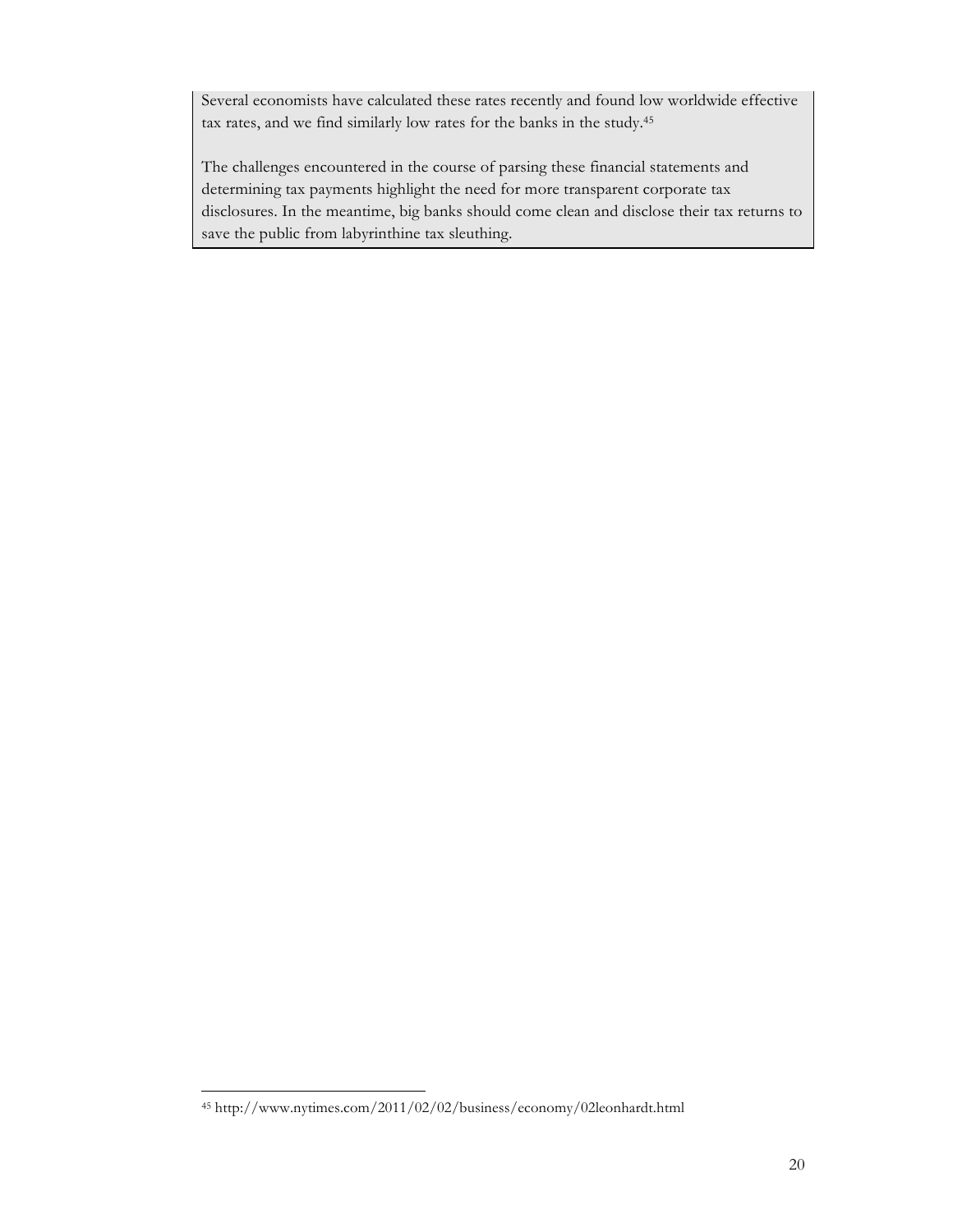### **Table 8: Bank Subsidiaries Incorporated in Offshore Tax Havens**

| <b>Bank</b>        | Total<br>Reported<br><b>Subsidiaries</b> | Subsidiaries in<br><b>Offshore Tax</b><br>Havens | Offshore Subsidiaries by Jurisdiction of<br>Incorporation                                                                                                                                                                                                                                                                                                   |
|--------------------|------------------------------------------|--------------------------------------------------|-------------------------------------------------------------------------------------------------------------------------------------------------------------------------------------------------------------------------------------------------------------------------------------------------------------------------------------------------------------|
| Bank of<br>America | 2027                                     | 371                                              | Bahamas (3); Bermuda (5); Cayman Islands<br>(204); Costa Rica (1); Gibraltar (6);<br>Guernsey (2); Hong Kong (3); Ireland (18);<br>Isle of Man (1); Jersey (20); Lebanon (1);<br>Luxembourg (32); Mauritius (10); Monaco<br>(1); Netherlands (41); Netherlands Antilles<br>$(1)$ ; Panama $(1)$ ; Singapore $(12)$ ;<br>Switzerland (4); Virgin Islands (5) |
| Morgan Stanley     | 1209                                     | 298                                              | Bermuda (5); Cayman Islands (169);<br>Cyprus (3); Gibraltar (9); Hong Kong (14);<br>Ireland (8); Isle of Man (1); Jersey (21);<br>Luxembourg (49); Malta (1); Mauritius (5);<br>Netherlands (1); Singapore (10);<br>Switzerland (2)                                                                                                                         |
| JPMorgan<br>Chase  | 551                                      | 166                                              | Barbados (1); Bermuda (5); British Virgin<br>Islands (3); British Virgin Islands (1);<br>Cayman Islands (11); Hong Kong (9);<br>Ireland (8); Jersey (5); Luxembourg (9);<br>Mauritius (13); Netherlands (4); Singapore<br>$(10)$ ; Switzerland $(4)$                                                                                                        |
| Wells Fargo        | 1676                                     | 66                                               | Aruba (1); Barbados (1); Bermuda (5);<br>British Virgin Islands (1); Cayman Islands<br>(19); Cyprus (1); Hong Kong (7); Ireland<br>$(2)$ ; Luxembourg $(4)$ ; Mauritius $(11)$ ;<br>Netherlands (8); Singapore (4); Virgin<br>Islands (2)                                                                                                                   |
| Goldman Sachs      | 105                                      | 39                                               | Bermuda (3); British Virgin Islands (2);<br>Cayman Islands (17); Hong Kong (2);<br>Ireland (4); Mauritius (9); Netherlands (2)                                                                                                                                                                                                                              |
| Citigroup          | 174                                      | 25                                               | Bahamas (3); Bermuda (2); Costa Rica (3);<br>Hong Kong (3); Ireland (3); Mauritius (2);<br>Netherlands (2); Singapore (3); Switzerland<br>(3); Cayman Islands (1)                                                                                                                                                                                           |

Source: SEC 2010 10-k filings (annual reports), exhibit 21 – list of subsidiaries – for each bank. Accessed at SEC EDGAR.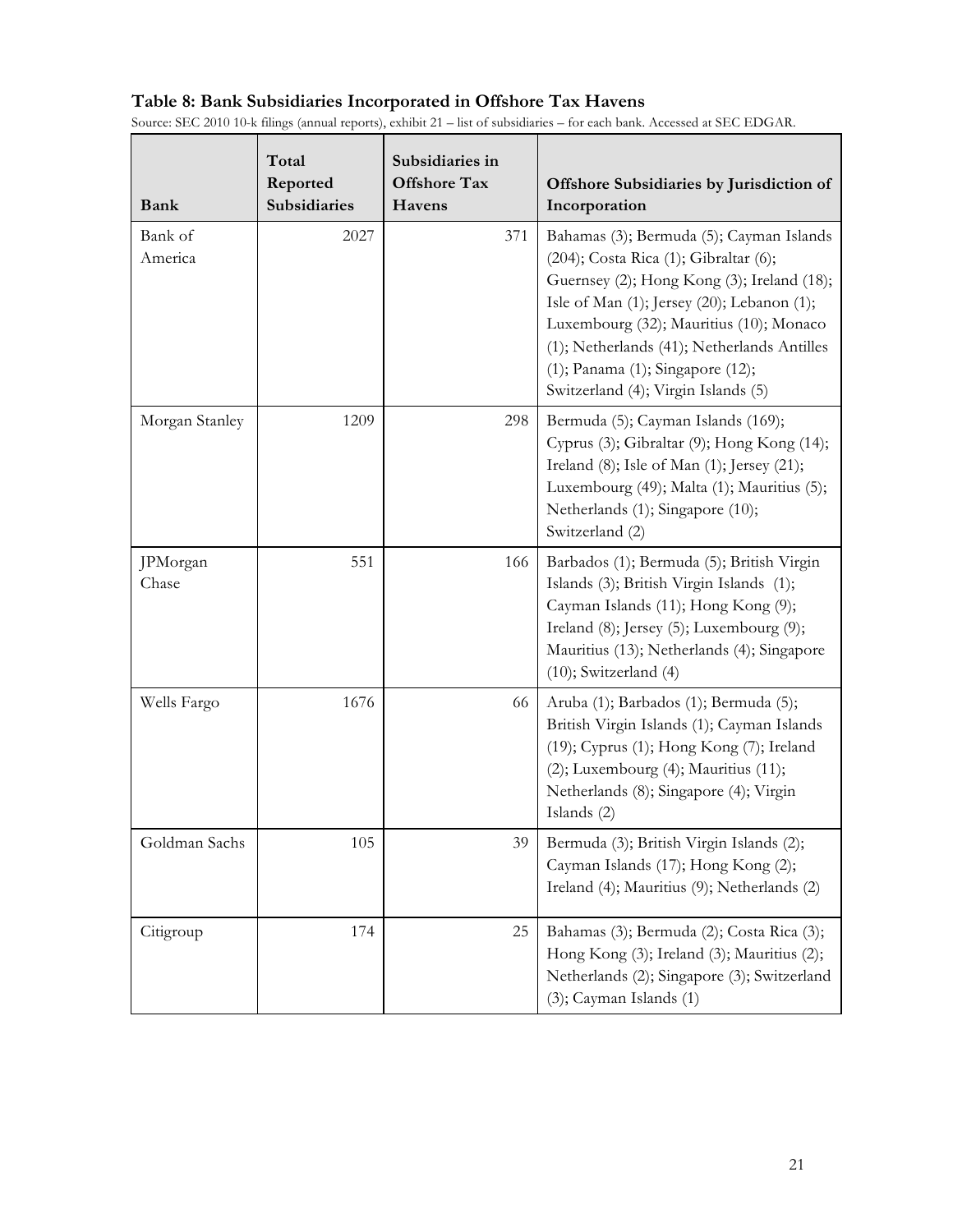### **Table 9: State Budget Deficits, 2009 – 2013**

Source: Center for Budget and Policy Priorities (all numbers in millions of dollars)

|                 | 2009             | 2010      | 2011           | <b>Total So</b> |              | 2013                     | Total     |
|-----------------|------------------|-----------|----------------|-----------------|--------------|--------------------------|-----------|
| <b>State</b>    | deficit          | deficit   | deficit        | Far             | 2012 deficit | deficit                  | Projected |
| <b>US TOTAL</b> | \$109,900        | \$190,800 | \$122,600      | \$423,300       | \$124,700    | \$70,400                 | \$195,100 |
| Alabama         | 1,100            | 1,600     | 586            | 3,286           |              |                          |           |
| Alaska          | 360              | 1,300     | 0              | 1,660           |              |                          |           |
| Arizona         | 3,700            | 5,100     | 3,100          | 11,900          | 974          | 612                      | 1,586     |
| Arkansas        | 107              | 395       | $\overline{0}$ | 502             |              |                          |           |
| California      | 37,100           | 45,500    | 17,900         | 100,500         | 25,400       | 19,200                   | 44,600    |
| Colorado        | 1,100            | 1,600     | 1,500          | 4,200           | 988          |                          | 988       |
| Connecticut     | 2,700            | 4,700     | 5,100          | 12,500          | 3,700        | 3,600                    | 7,300     |
| Delaware        | 443              | 557       | 377            | 1,377           | 208          |                          | 208       |
| Florida         | 5,700            | 6,000     | 4,700          | 16,400          | 3,600        |                          | 3,600     |
| Georgia         | 2,400            | 4,500     | 4,200          | 11,100          | 1,700        |                          | 1,700     |
| Hawaii          | 417              | 1,200     | 594            | 2,211           | 410          | 362                      | 772       |
| Idaho           | 452              | 562       | 84             | 1,098           | 300          | $\qquad \qquad -$        | 300       |
| Illinois        | 4,300            | 14,300    | 13,500         | 32,100          | 15,000       |                          | 15,000    |
| Indiana         | 1,200            | 1,400     | 1,300          | 3,900           | 270          | $\overline{a}$           | 270       |
| Iowa            | 484              | 1,300     | 1,100          | 2,884           | 294          | $\overline{a}$           | 294       |
| Kansas          | 186              | 1,800     | 510            | 2,496           | 492          | $\overline{a}$           | 492       |
| Kentucky        | $\overline{7}22$ | 1,200     | 780            | 2,702           | 780          |                          | 780       |
| Louisiana       | 341              | 2,500     | 1,000          | 3,841           | 1,700        | 1,600                    | 3,300     |
| Maine           | 265              | 849       | 940            | 2,054           | 436          | 368                      | 804       |
| Maryland        | 1,500            | 2,800     | 2,000          | 6,300           | 1,600        | 1,900                    | 3,500     |
| Massachusetts   | 5,200            | 5,600     | 2,700          | 13,500          | 1,800        |                          | 1,800     |
| Michigan        | 2,000            | 3,300     | 2,000          | 7,300           | 1,800        |                          | 1,800     |
| Minnesota       | 1,600            | 3,400     | 4,000          | 9,000           | 3,900        | 2,000                    | 5,900     |
| Mississippi     | 453              | 917       | 716            | 2,086           | 634          |                          | 634       |
| Missouri        | 542              | 1,700     | 730            | 2,972           | 1,100        |                          | 1,100     |
| Montana         | $\boldsymbol{0}$ | $\theta$  | $\theta$       | $\theta$        | $80\,$       | 227                      | 307       |
| Nebraska        | $\boldsymbol{0}$ | 305       | 329            | 634             | 314          | 472                      | 786       |
| Nevada          | 1,600            | 1,500     | 1,800          | 4,900           | 1,500        | 1,500                    | 3,000     |
| New Hampshire   | 250              | 430       | 365            | 1,045           |              |                          |           |
| New Jersey      | 6,100            | 11,000    | 10,700         | 27,800          | 10,500       | $\overline{a}$           | 10,500    |
| New Mexico      | 454              | 995       | 333            | 1,782           | 410          |                          | 410       |
| New York        | 7,400            | 21,000    | 8,500          | 36,900          | 9,000        | 14,600                   | 23,600    |
| North Carolina  | 3,200            | 5,000     | 5,800          | 14,000          | 3,800        |                          | 3,800     |
| North Dakota    | $\theta$         | $\Omega$  | $\theta$       | $\theta$        |              |                          |           |
| Ohio            | 2,600            | 3,600     | 3,000          | 9,200           | 3,000        | $\overline{\phantom{0}}$ | 3,000     |
| Oklahoma        | 114              | 1,600     | 725            | 2,439           | 600          | $\overline{a}$           | 600       |
| Oregon          | 442              | 4,200     | 1,800          | 6,442           | 1,800        | $\qquad \qquad -$        | 1,800     |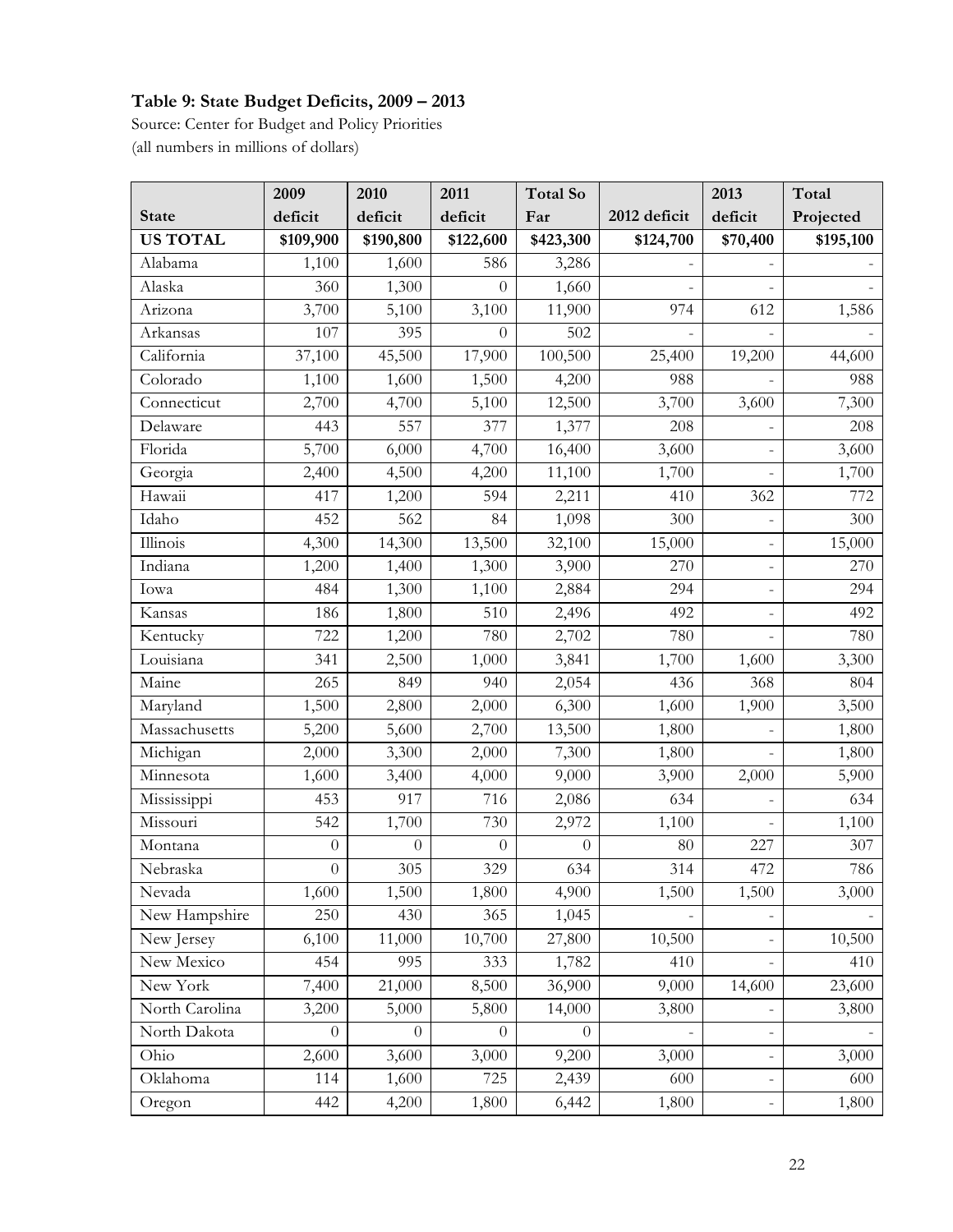|                | 2009           | 2010    | 2011    | <b>Total So</b> |                          | 2013                     | Total     |
|----------------|----------------|---------|---------|-----------------|--------------------------|--------------------------|-----------|
| <b>State</b>   | deficit        | deficit | deficit | Far             | 2012 deficit             | deficit                  | Projected |
| Pennsylvania   | 3,200          | 5,900   | 4,100   | 13,200          | 4,500                    | 2,500                    | 7,000     |
| Rhode Island   | 872            | 990     | 395     | 2,257           | 290                      | 328                      | 618       |
| South Carolina | 1,100          | 1,200   | 1,300   | 3,600           | 877                      | 1,200                    | 2,077     |
| South Dakota   | 27             | 48      | 102     | 177             | 127                      |                          | 127       |
| Tennessee      | 1,500          | 1,200   | 1,000   | 3,700           |                          |                          |           |
| Texas          | $\theta$       | 3,500   | 4,600   | 8,100           | 13,400                   | 13,400                   | 26,800    |
| Utah           | 620            | 1,000   | 700     | 2,320           | 437                      |                          | 437       |
| Vermont        | 141            | 306     | 338     | 785             | 150                      | 126                      | 276       |
| Virginia       | 2,300          | 3,600   | 1,300   | 7,200           | 2,300                    | $\qquad \qquad -$        | 2,300     |
| Washington     | 1,300          | 4,800   | 3,500   | 9,600           | 2,900                    | 2,900                    | 5,800     |
| West Virginia  | $\overline{0}$ | 304     | 134     | 438             | 155                      |                          | 155       |
| Wisconsin      | 1,700          | 3,200   | 3,400   | 8,300           | 1,800                    | 1,700                    | 3,500     |
| Wyoming        | 119            | 32      | 147     | 298             | $\overline{\phantom{0}}$ | $\overline{\phantom{0}}$ |           |
| Washington     |                |         |         |                 |                          |                          |           |
| D.C.           | 679            | 817     | 104     | 1,600           |                          | $\overline{a}$           |           |